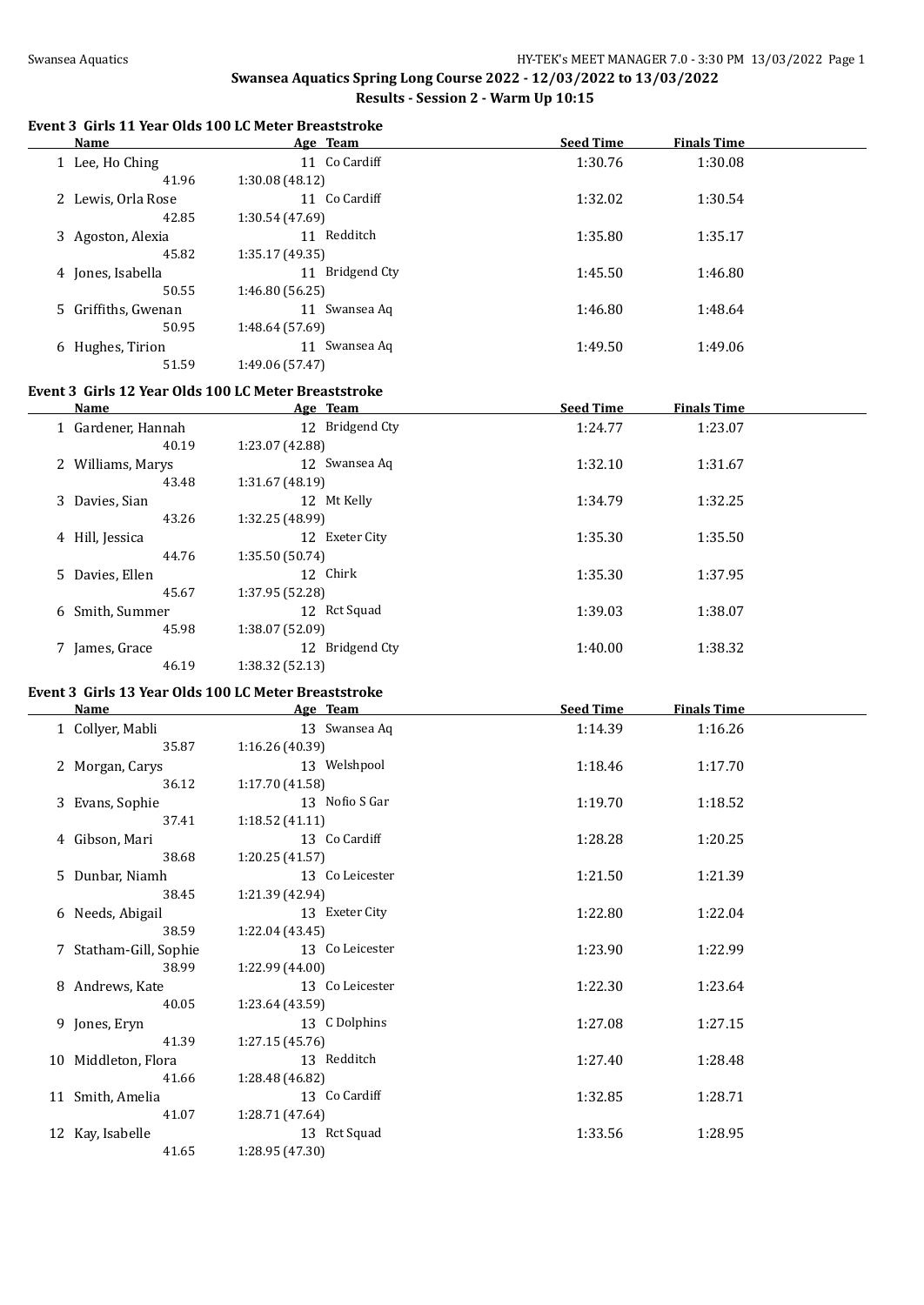#### **(Event 3 Girls 13 Year Olds 100 LC Meter Breaststroke)**

| <b>Name</b>                                                  | Age Team        | <b>Seed Time</b> | <b>Finals Time</b> |  |
|--------------------------------------------------------------|-----------------|------------------|--------------------|--|
| 13 Phillips, Emily                                           | 13 Neath        | 1:31.39          | 1:28.97            |  |
| 41.25                                                        | 1:28.97 (47.72) |                  |                    |  |
| 14 Tucker, Holly                                             | 13 Swansea Aq   | 1:29.90          | 1:29.49            |  |
| 42.00                                                        | 1:29.49 (47.49) |                  |                    |  |
| 15 Barnett, Evie                                             | 13 Exeter City  | 1:29.48          | 1:29.75            |  |
| 41.56                                                        | 1:29.75 (48.19) |                  |                    |  |
| 16 Pemberton-Cauvain, Evie                                   | 13 Redditch     | 1:29.00          | 1:30.00            |  |
| 42.42                                                        | 1:30.00 (47.58) |                  |                    |  |
| 17 Miles, Megan                                              | 13 Pembs Cty    | 1:35.45          | 1:32.84            |  |
| 44.20                                                        | 1:32.84 (48.64) |                  |                    |  |
| 18 Marsh, Nina                                               | 13 Pembs Cty    | 1:33.10          | 1:33.02            |  |
| 43.69                                                        | 1:33.02 (49.33) |                  |                    |  |
|                                                              |                 |                  |                    |  |
| Event 3 Girls 14 Year Olds 100 LC Meter Breaststroke<br>Name | Age Team        | <b>Seed Time</b> | <b>Finals Time</b> |  |
| 1 Bissicks, Ella                                             | 14 Swansea Aq   | 1:18.10          | 1:17.36            |  |
| 35.96                                                        | 1:17.36(41.40)  |                  |                    |  |
| 2 Hoare, Isabella                                            | 14 Wyre Forest  | 1:20.80          |                    |  |
| 38.46                                                        | 1:21.71 (43.25) |                  | 1:21.71            |  |
| 3 Day, Hannah                                                | 14 Portsmouth N | 1:19.20          | 1:22.05            |  |
| 37.38                                                        | 1:22.05 (44.67) |                  |                    |  |
| 4 Worthington, Emma                                          | 14 Chirk        | 1:21.00          | 1:22.32            |  |
| 38.30                                                        | 1:22.32 (44.02) |                  |                    |  |
| 5 Scotchbrook, Poppy                                         | 14 Co Leicester | 1:19.53          | 1:22.98            |  |
| 39.06                                                        | 1:22.98 (43.92) |                  |                    |  |
| 6 Brassington, Lucy                                          | 14 Co Cardiff   | 1:31.54          | 1:24.67            |  |
| 40.70                                                        | 1:24.67 (43.97) |                  |                    |  |
| 7 Sivak, Maddy                                               | 14 Swansea Aq   | 1:25.60          | 1:24.95            |  |
| 38.72                                                        | 1:24.95 (46.23) |                  |                    |  |
| 8 Beynon, Gracie                                             | 14 Bridgend Cty | 1:27.30          | 1:25.27            |  |
| 40.28                                                        | 1:25.27 (44.99) |                  |                    |  |
| 9 Hale, Gemma                                                | 14 Swansea Aq   | 1:23.40          | 1:25.66            |  |
| 39.80                                                        | 1:25.66 (45.86) |                  |                    |  |
| 10 Dillon-Cambridge, Daisy                                   | 14 Redditch     | 1:27.20          | 1:27.51            |  |
| 41.89                                                        | 1:27.51 (45.62) |                  |                    |  |
| 11 Evans, Mali                                               | 14 Swansea Aq   | 1:27.40          | 1:27.97            |  |
| 41.31                                                        | 1:27.97 (46.66) |                  |                    |  |
| 12 Williams, Hollie                                          | 14 Nofio S Gar  | 1:28.40          | 1:30.51            |  |
| 42.63                                                        | 1:30.51(47.88)  |                  |                    |  |
| 13 Fletcher, Edith                                           | 14 Co Newport   | 1:32.95          | 1:33.09            |  |
| 43.46                                                        | 1:33.09 (49.63) |                  |                    |  |
| 14 Brown, Caitlin                                            | 14 Nofio S Gar  | 1:32.70          | 1:37.40            |  |
| 45.71                                                        | 1:37.40 (51.69) |                  |                    |  |
|                                                              |                 |                  |                    |  |
| Event 3 Girls 15 Year Olds 100 LC Meter Breaststroke         |                 |                  |                    |  |

| Name               | Age Team        | <b>Seed Time</b> | <b>Finals Time</b> |  |
|--------------------|-----------------|------------------|--------------------|--|
| 1 D'Cunha, Jasmine | 15 Mt Kelly     | 1:14.79          | 1:13.82            |  |
| 34.70              | 1:13.82 (39.12) |                  |                    |  |
| 2 Phillips, Erin   | 15 Swansea Aq   | 1:26.40          | 1:20.88            |  |
| 37.86              | 1:20.88 (43.02) |                  |                    |  |
| 3 Sherriff, Esme   | 15 Mt Kelly     | 1:21.26          | 1:23.18            |  |
| 38.77              | 1:23.18 (44.41) |                  |                    |  |
| 4 Robinson, Naomi  | 15 Portsmouth N | 1:23.40          | 1:25.09            |  |
| 39.44              | 1:25.09(45.65)  |                  |                    |  |
| 5 Daly, Kirsten    | 15 Bridgend Cty | 1:25.60          | 1:25.21            |  |
| 39.60              | 1:25.21(45.61)  |                  |                    |  |
| Goddard, Evie<br>6 | Pembs Cty<br>15 | 1:28.20          | 1:26.09            |  |
| 39.92              | 1:26.09 (46.17) |                  |                    |  |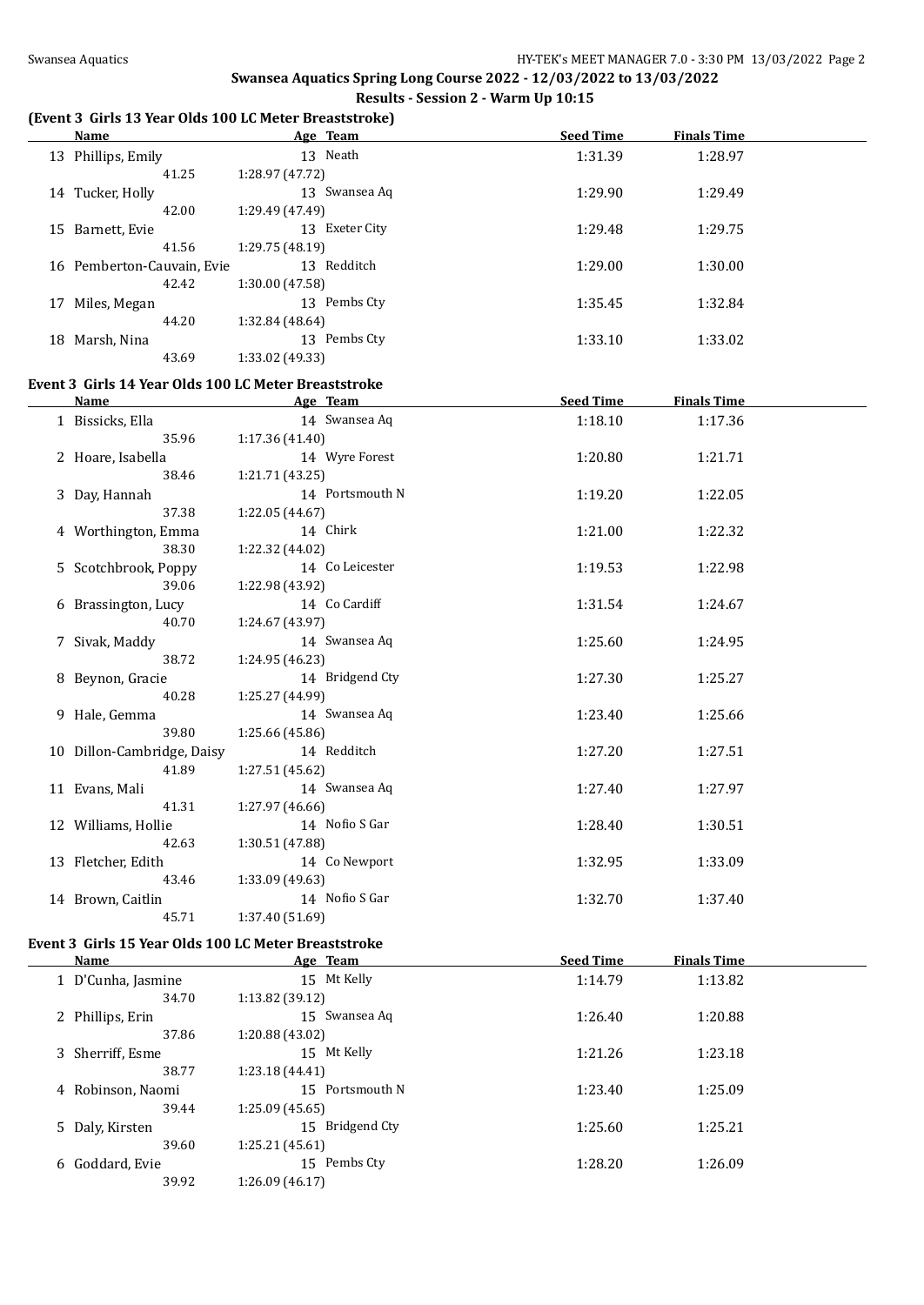# **(Event 3 Girls 15 Year Olds 100 LC Meter Breaststroke)**

| Name                                                 | Age Team        | <b>Seed Time</b> | <b>Finals Time</b> |  |
|------------------------------------------------------|-----------------|------------------|--------------------|--|
| 7 Evans, Caitlin                                     | 15 Neath        | 1:23.92          | 1:26.40            |  |
| 40.06                                                | 1:26.40 (46.34) |                  |                    |  |
| 8 Sanghera, Amreen                                   | 15 Co Leicester | 1:27.90          | 1:29.66            |  |
| 42.68                                                | 1:29.66 (46.98) |                  |                    |  |
| 9 Davies, Rhian                                      | 15 Swansea Aq   | 1:28.80          | 1:31.03            |  |
| 42.01                                                | 1:31.03 (49.02) |                  |                    |  |
| Event 3 Girls 16 Year Olds 100 LC Meter Breaststroke |                 |                  |                    |  |
| <b>Name</b>                                          | Age Team        | <b>Seed Time</b> | <b>Finals Time</b> |  |
| 1 Skelt, Chloe                                       | 16 Mt Kelly     | 1:14.17          | 1:15.21            |  |
| 34.60                                                | 1:15.21(40.61)  |                  |                    |  |
| 2 Roe, Hermione                                      | 16 Mt Kelly     | 1:13.70          | 1:16.56            |  |
| 35.19                                                | 1:16.56 (41.37) |                  |                    |  |
| 3 Robinson, Holly                                    | 16 Mt Kelly     | 1:16.34          | 1:18.15            |  |
| 37.23                                                | 1:18.15 (40.92) |                  |                    |  |
| 4 Crowley, Amy                                       | 16 Co Cardiff   | 1:18.24          | 1:18.31            |  |
| 37.07                                                | 1:18.31 (41.24) |                  |                    |  |
| 5 Van Der Stroom, Isis                               | 16 Mt Kelly     | 1:17.57          | 1:19.55            |  |
| 37.19                                                | 1:19.55(42.36)  |                  |                    |  |
| 6 Marsh-Smith, Isabella                              | 16 Swim Gwynedd | 1:21.90          | 1:22.52            |  |
| 38.47                                                | 1:22.52 (44.05) |                  |                    |  |
| 7 Wilkins, Maia                                      | 16 Swansea Aq   | 1:23.50          | 1:22.63            |  |
| 38.95                                                | 1:22.63 (43.68) |                  |                    |  |
| 8 Swanston, Jessica                                  | 16 Exeter City  | 1:21.60          | 1:22.74            |  |
| 39.07                                                | 1:22.74 (43.67) |                  |                    |  |
| 9 Sweeney, Jessica                                   | 16 Co Newport   | 1:20.93          | 1:23.37            |  |
| 38.24                                                | 1:23.37(45.13)  |                  |                    |  |
| 10 Wingfield-Dobbs, Freya                            | 16 Co Leicester | 1:22.30          | 1:23.39            |  |
| 39.02                                                | 1:23.39 (44.37) |                  |                    |  |

11 Owen, Elain 1:20.40 1:24.34

12 Phillips, Rhianna 16 Nofio S Gar 1:22.30 1:26.05

13 Lewis, Abigail 16 Neath 16 20 1:23.30 1:26.85

#### **Event 3 Girls 17 & Over 100 LC Meter Breaststroke**

39.55 1:24.34 (44.79)

39.55 1:26.05 (46.50)

40.91 1:26.85 (45.94)

| <b>Name</b>            |                 | Age Team        | <b>Seed Time</b> | <b>Finals Time</b> |  |
|------------------------|-----------------|-----------------|------------------|--------------------|--|
| 1 Stoimenova, Kameliya |                 | 19 Bo Newham    | 1:13.85          | 1:14.03            |  |
| 34.89                  | 1:14.03(39.14)  |                 |                  |                    |  |
| 2 O'Reilly, Carys      |                 | 18 Co Leicester | 1:11.60          | 1:14.29            |  |
| 34.71                  | 1:14.29(39.58)  |                 |                  |                    |  |
| 3 Lambert, Imogen      |                 | 17 Mt Kelly     | 1:12.77          | 1:15.20            |  |
| 35.26                  | 1:15.20 (39.94) |                 |                  |                    |  |
| 4 Poynter, Grace       |                 | 19 SurreyUni SC | 1:15.28          | 1:15.49            |  |
| 35.49                  | 1:15.49(40.00)  |                 |                  |                    |  |
| 5 Gorman, Helen        |                 | 49 Co Cardiff   | 1:16.41          | 1:16.37            |  |
| 36.27                  | 1:16.37(40.10)  |                 |                  |                    |  |
| 6 Butler, Georgina     |                 | 20 Swansea Aq   | 1:16.37          | 1:17.04            |  |
| 35.50                  | 1:17.04(41.54)  |                 |                  |                    |  |
| 7 Jones, Cadi          |                 | 17 Swim Gwynedd | 1:17.39          | 1:17.89            |  |
| 36.66                  | 1:17.89(41.23)  |                 |                  |                    |  |
| 8 Jones, Emily         |                 | 17 Co Newport   | 1:15.47          | 1:19.08            |  |
| 36.72                  | 1:19.08(42.36)  |                 |                  |                    |  |
| 9 Ware, Keely          |                 | 17 Exeter City  | 1:19.61          | 1:19.28            |  |
| 37.21                  | 1:19.28(42.07)  |                 |                  |                    |  |
| 10 Lewis, Rachael      |                 | 17 Pembs Cty    | 1:16.60          | 1:20.03            |  |
| 38.03                  | 1:20.03(42.00)  |                 |                  |                    |  |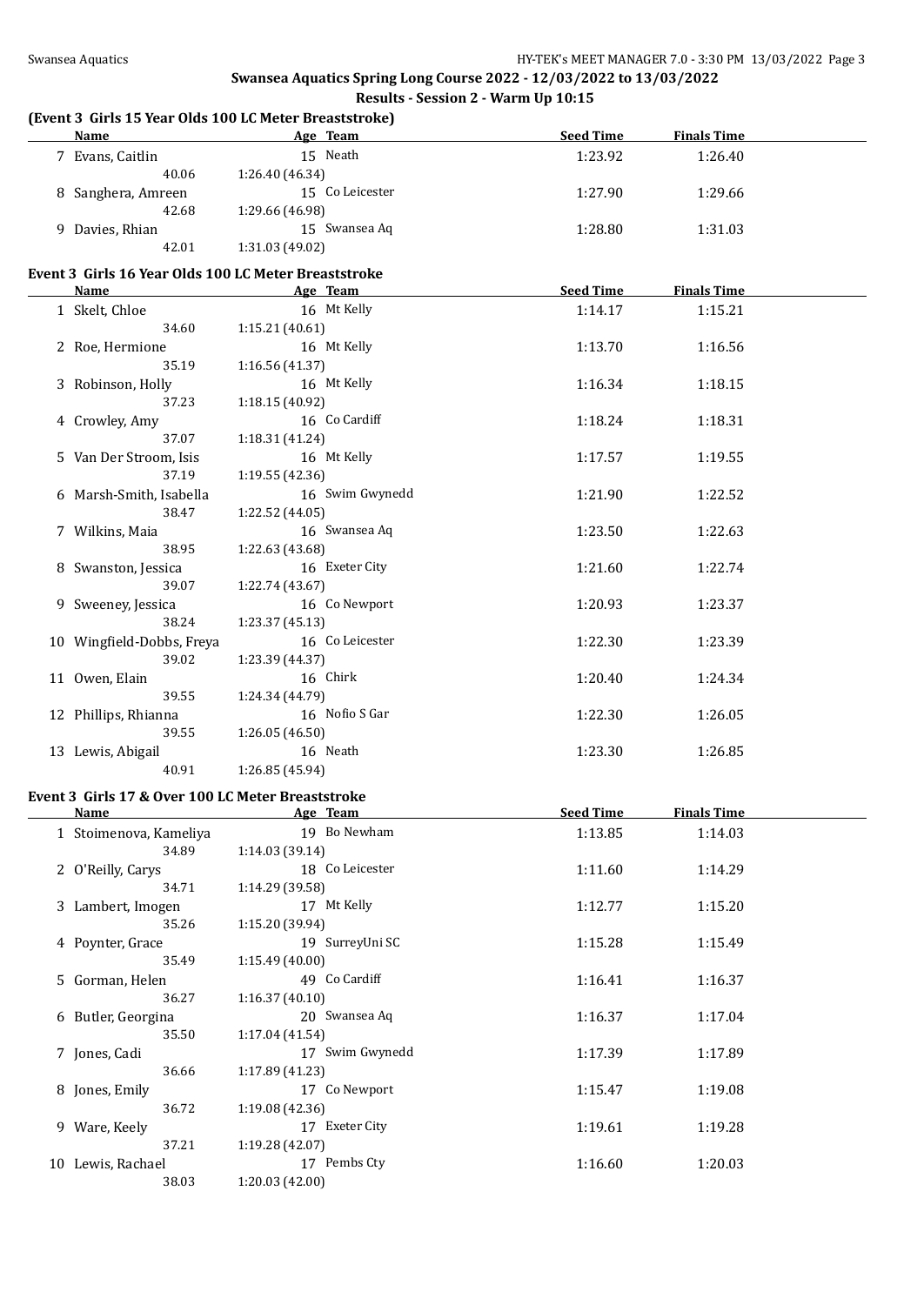#### **(Event 3 Girls 17 & Over 100 LC Meter Breaststroke)**

| Name                                                | Age Team                              |                 | <b>Seed Time</b>           | <b>Finals Time</b> |  |
|-----------------------------------------------------|---------------------------------------|-----------------|----------------------------|--------------------|--|
| 11 Roberts, Catherine                               |                                       | 18 Swim Gwynedd | 1:15.39                    | 1:20.06            |  |
| 37.82                                               | 1:20.06 (42.24)                       |                 |                            |                    |  |
| 12 Edwards, Hannah                                  | 20 Swansea Aq                         |                 | 1:15.40                    | 1:20.75            |  |
| 37.81                                               | 1:20.75 (42.94)                       |                 |                            |                    |  |
| 13 Ward, Ellie                                      | 17 Co Newport                         |                 | 1:18.75                    | 1:21.64            |  |
| 37.85                                               | 1:21.64 (43.79)                       |                 |                            |                    |  |
| 14 Cook, Seren                                      | 17 Bridgend Cty                       |                 | 1:22.97                    | 1:24.25            |  |
| 39.93                                               | 1:24.25 (44.32)                       |                 |                            |                    |  |
| 15 Lloyd Lewis, Medi                                | 17 Chirk                              |                 | 1:23.00                    | 1:25.68            |  |
| 39.67                                               | 1:25.68 (46.01)                       |                 |                            |                    |  |
|                                                     | 18 Nofio S Gar                        |                 |                            |                    |  |
| 16 Cressey-Rodgers, Deryn                           |                                       |                 | 1:23.20                    | 1:25.76            |  |
| 40.34                                               | 1:25.76 (45.42)                       |                 |                            |                    |  |
| --- Cranch, Molly                                   | 18 Swansea Aq                         |                 | 1:18.46                    | DQ                 |  |
| Event 3 Girls 100 LC Meter Breaststroke Multi-Class |                                       |                 |                            |                    |  |
| Name                                                | <b>Example 2018 Age Team</b>          |                 | Seed Time                  | <b>Finals Time</b> |  |
| 1 Letton-Jones, Ela SB13 15 Swim Gwynedd            |                                       |                 | 1:45.65                    | 1:42.42            |  |
|                                                     | 47.97 1:42.42 (54.45)                 |                 |                            |                    |  |
|                                                     |                                       |                 |                            |                    |  |
| Event 4 Boys 11 Year Olds 200 LC Meter Backstroke   |                                       |                 |                            |                    |  |
| Name                                                | <b>Example 2018</b> Age Team          |                 | <b>Seed Time</b>           | <b>Finals Time</b> |  |
| 1 Oxley, William                                    | 11 Co Leicester                       |                 | 2:36.20                    | 2:40.43            |  |
|                                                     | 38.07 1:19.39 (41.32) 2:00.33 (40.94) |                 | 2:40.43(40.10)             |                    |  |
| 2 Agoston, Joseph                                   | 11 Redditch                           |                 | 2:56.20                    | 2:55.19            |  |
| 40.50                                               | $1:25.08(44.58)$ $2:11.08(46.00)$     |                 | 2:55.19 (44.11)            |                    |  |
| 3 Stokes, William                                   | 11 Redditch                           |                 | 2:58.40                    | 2:58.33            |  |
| 40.58                                               | $1:26.55(45.97)$ $2:12.67(46.12)$     |                 | 2:58.33 (45.66)            |                    |  |
| Event 4 Boys 12 Year Olds 200 LC Meter Backstroke   |                                       |                 |                            |                    |  |
|                                                     |                                       |                 |                            |                    |  |
|                                                     |                                       |                 |                            |                    |  |
| <b>Name</b>                                         | and the same state of the Age Team    |                 | Seed Time                  | <b>Finals Time</b> |  |
| 1 Thomas, Iolo                                      | 12 Neath                              |                 | 2:59.84                    | 2:49.77            |  |
| 39.17                                               | 1:22.31(43.14)                        | 2:06.80 (44.49) | 2:49.77 (42.97)            |                    |  |
| 2 Thomas, Sion                                      | 12 Haverfordwes                       |                 | 2:55.10                    | 2:49.98            |  |
| 39.25                                               | 1:23.27 (44.02)                       | 2:08.29 (45.02) | 2:49.98 (41.69)            |                    |  |
| 3 Chapman, Coby                                     | 12 Penyrheol                          |                 | 2:59.20                    | 2:55.94            |  |
| 40.70                                               | $1:25.54(44.84)$ $2:12.29(46.75)$     |                 | 2:55.94(43.65)             |                    |  |
| Event 4 Boys 13 Year Olds 200 LC Meter Backstroke   |                                       |                 |                            |                    |  |
| Name                                                | <b>Example 2</b> Separate 2 Age Team  |                 | <b>Seed Time</b>           | <b>Finals Time</b> |  |
| 1 Rhys, Gruff                                       |                                       | 13 Swim Gwynedd | 2:28.79                    | 2:27.83            |  |
| 35.20                                               | 1:12.76 (37.56)                       | 1:51.17(38.41)  | 2:27.83 (36.66)            |                    |  |
| 2 Jennings, Thomas                                  | 13 Portsmouth N                       |                 | 2:25.20                    | 2:28.32            |  |
| 34.91                                               | 1:12.50 (37.59)                       | 1:50.79 (38.29) | 2:28.32 (37.53)            |                    |  |
|                                                     | 13 Co Leicester                       |                 |                            |                    |  |
| 3 Gibson, Finlay                                    | 1:13.60(37.82)                        |                 | 2:26.00                    | 2:29.00            |  |
| 35.78                                               |                                       | 1:51.86 (38.26) | 2:29.00 (37.14)            |                    |  |
| 4 Lee, Aled                                         | 13 Redditch                           |                 | 2:32.50                    | 2:35.11            |  |
| 36.04                                               | 1:15.19(39.15)                        | 1:55.71 (40.52) | 2:35.11 (39.40)            |                    |  |
| 5 Ogden, Dylan                                      | 13 Redditch                           |                 | 2:36.10                    | 2:38.38            |  |
| 37.72                                               | 1:18.61(40.89)                        | 1:59.15 (40.54) | 2:38.38 (39.23)            |                    |  |
| 6 Jenkins, Theo                                     | 13 Co Cardiff                         |                 | 2:48.40                    | 2:38.56            |  |
| 37.18                                               | 1:17.91(40.73)                        | 1:59.29 (41.38) | 2:38.56 (39.27)            |                    |  |
| 7 Rixon, Oliver                                     | 13 Co Newport                         |                 | 2:36.13                    | 2:38.58            |  |
| 36.04                                               | 1:16.71 (40.67)                       | 1:58.73 (42.02) | 2:38.58 (39.85)            |                    |  |
| 8 Williams, Samuel<br>38.84                         | 13 Co Cardiff<br>1:21.34(42.50)       | 2:04.32 (42.98) | 2:48.70<br>2:44.81 (40.49) | 2:44.81            |  |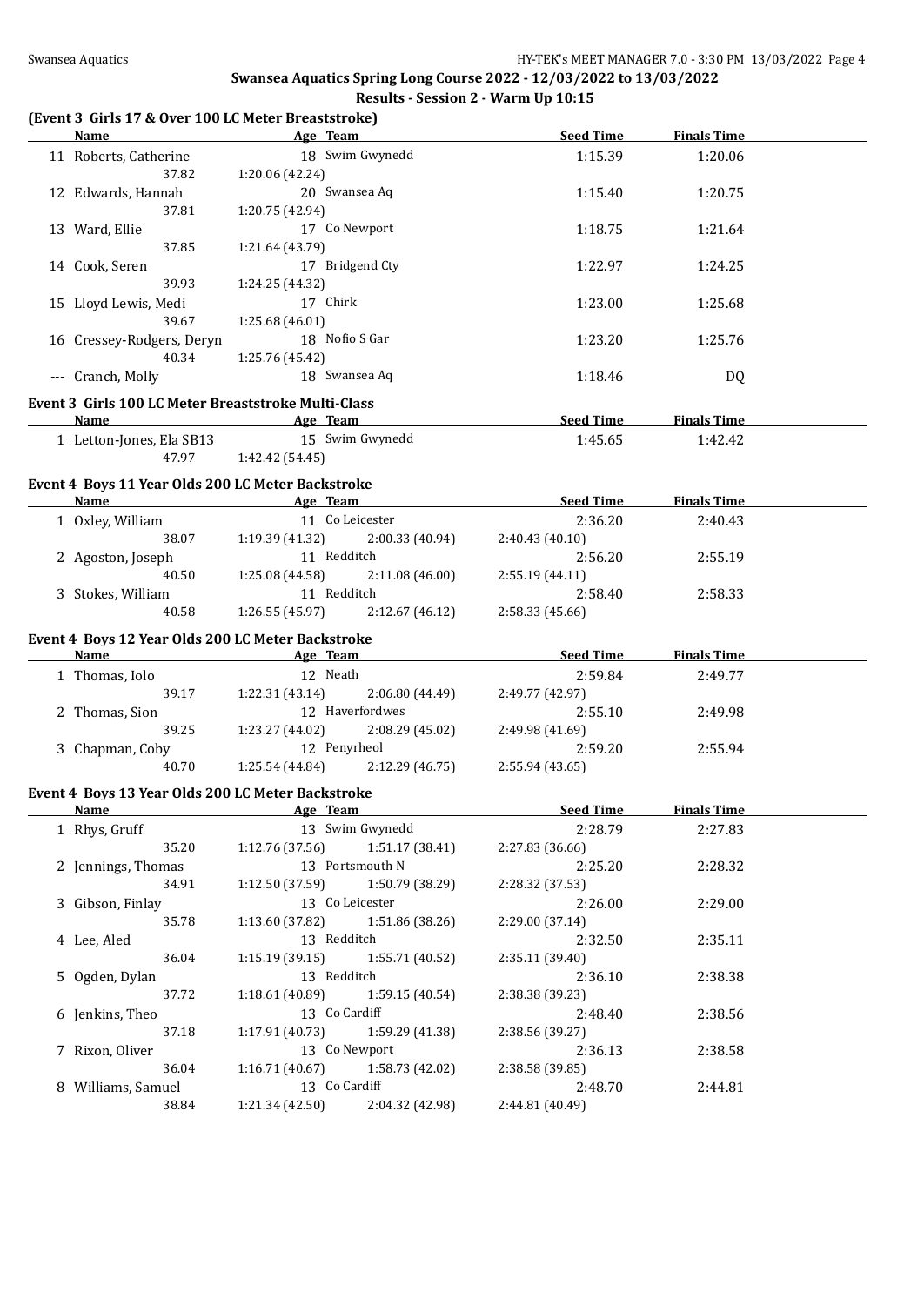#### **Event 4 Boys 14 Year Olds 200 LC Meter Backstroke**

| Name |                         | Age Team        |                 | <b>Seed Time</b> | <b>Finals Time</b> |  |
|------|-------------------------|-----------------|-----------------|------------------|--------------------|--|
|      | 1 Montgomery, Samuel    | 14 Pembs Ctv    |                 | 2:29.50          | 2:29.47            |  |
|      | 34.21                   | 1:12.38 (38.17) | 1:51.00 (38.62) | 2:29.47 (38.47)  |                    |  |
|      | 2 Jones, Harrison       |                 | 14 Bridgend Cty | 2:36.20          | 2:32.02            |  |
|      | 34.50                   | 1:12.60 (38.10) | 1:53.05 (40.45) | 2:32.02 (38.97)  |                    |  |
|      | 3 Fitch, Lewis          |                 | 14 Co Leicester | 2:31.10          | 2:32.98            |  |
|      | 35.25                   | 1:14.29 (39.04) | 1:53.77 (39.48) | 2:32.98 (39.21)  |                    |  |
|      | 4 McCauley-Wright, Adam |                 | 14 Portsmouth N | 2:31.80          | 2:36.07            |  |
|      | 35.61                   | 1:15.28 (39.67) | 1:56.37 (41.09) | 2:36.07 (39.70)  |                    |  |
|      | 5 Aylen, James          |                 | 14 Bridgend Cty | 2:38.60          | 2:36.99            |  |
|      | 36.08                   | 1:15.64 (39.56) | 1:56.83(41.19)  | 2:36.99(40.16)   |                    |  |
|      | 6 Richardson, Osian     |                 | 14 Swansea Aq   | 2:40.60          | 2:41.61            |  |
|      | 36.87                   | 1:17.64(40.77)  | 2:00.33(42.69)  | 2:41.61 (41.28)  |                    |  |
|      | 7 Clarke, Henry         | 14 Penyrheol    |                 | 2:41.70          | 2:43.33            |  |
|      | 37.08                   | 1:18.81(41.73)  | 2:01.65(42.84)  | 2:43.33 (41.68)  |                    |  |

#### **Event 4 Boys 15 Year Olds 200 LC Meter Backstroke**

| Name                | Age Team                          |                                   | <b>Seed Time</b> | <b>Finals Time</b> |  |
|---------------------|-----------------------------------|-----------------------------------|------------------|--------------------|--|
| 1 Thomson, Fergus   |                                   | 15 Mt Kelly                       |                  | 2:10.22            |  |
| 29.57               |                                   | $1:02.31(32.74)$ $1:36.53(34.22)$ | 2:10.22(33.69)   |                    |  |
| 2 John, Finlay      |                                   | 15 Bridgend Cty                   | 2:18.17          | 2:16.38            |  |
| 31.54               |                                   | $1:06.12(34.58)$ $1:41.27(35.15)$ | 2:16.38(35.11)   |                    |  |
| 3 Johnstone, Daniel | 15 Nofio S Gar                    |                                   | 2:20.44          | 2:21.70            |  |
| 33.47               |                                   | $1:09.22(35.75)$ $1:46.57(37.35)$ | 2:21.70(35.13)   |                    |  |
| 4 Thomas, Dewi      | 15 Pembs Cty                      |                                   | 2:21.10          | 2:23.95            |  |
| 32.51               |                                   | $1:08.55(36.04)$ $1:46.12(37.57)$ | 2:23.95 (37.83)  |                    |  |
| 5 Dizon, Matthew    |                                   | 15 Co Leicester                   | 2:29.29          | 2:24.70            |  |
| 33.40               |                                   | $1:10.21(36.81)$ $1:48.28(38.07)$ | 2:24.70 (36.42)  |                    |  |
| 6 Carver, Wil       | 15 Swansea Aq                     |                                   | 2:27.40          | 2:29.79            |  |
| 35.06               |                                   | $1:12.81(37.75)$ $1:51.74(38.93)$ | 2:29.79(38.05)   |                    |  |
| 7 Whittaker, Daniel |                                   | 15 Bridgend Cty                   | 2:34.50          | 2:36.39            |  |
| 35.98               | $1:15.58(39.60)$ $1:56.44(40.86)$ |                                   | 2:36.39(39.95)   |                    |  |
| 8 Mycock, Matthew   | 15 Exeter City                    |                                   | 2:31.20          | 2:39.32            |  |
| 36.69               | 1:16.67 (39.98)                   | 1:57.93 (41.26)                   | 2:39.32 (41.39)  |                    |  |
|                     |                                   |                                   |                  |                    |  |

## **Event 4 Boys 16 Year Olds 200 LC Meter Backstroke**

| Name                      | Age Team        |                 | <b>Seed Time</b> | <b>Finals Time</b> |  |
|---------------------------|-----------------|-----------------|------------------|--------------------|--|
| 1 Fox-Wiltshire, Benjamin |                 | 16 Co Newport   | 2:09.17          | 2:12.49            |  |
| 30.18                     | 1:03.54(33.36)  | 1:38.37 (34.83) | 2:12.49 (34.12)  |                    |  |
| 2 Spencer, Thomas         |                 | 16 Portsmouth N | 2:08.10          | 2:14.30            |  |
| 30.76                     | 1:05.31(34.55)  | 1:40.59 (35.28) | 2:14.30 (33.71)  |                    |  |
| 3 Winter, Logan           | 16              | Portsmouth N    | 2:11.40          | 2:18.46            |  |
| 30.29                     | 1:04.71 (34.42) | 1:41.75 (37.04) | 2:18.46(36.71)   |                    |  |

# **Event 4 Boys 17 & Over 200 LC Meter Backstroke**

| Name                    | Age Team        |                 | <b>Seed Time</b> | <b>Finals Time</b> |  |
|-------------------------|-----------------|-----------------|------------------|--------------------|--|
| 1 Beamer, Thomas        |                 | 19 Swansea Aq   | 2:03.30          | 2:08.27            |  |
| 29.28                   | 1:01.19(31.91)  | 1:34.46 (33.27) | 2:08.27 (33.81)  |                    |  |
| 2 Hazell, Charlie       | 17 Mt Kelly     |                 | 2:08.25          | 2:12.70            |  |
| 30.94                   | 1:04.14(33.20)  | 1:38.52 (34.38) | 2:12.70 (34.18)  |                    |  |
| 3 James, Freddie        |                 | 19 Swansea Aq   | 2:18.20          | 2:12.92            |  |
| 30.98                   | 1:04.77(33.79)  | 1:38.97 (34.20) | 2:12.92 (33.95)  |                    |  |
| 4 Holland, Benjamin     | 18 Mt Kelly     |                 | 2:21.16          | 2:16.94            |  |
| 31.43                   | 1:06.20(34.77)  | 1:41.53(35.33)  | 2:16.94(35.41)   |                    |  |
| 5 Williams, George      |                 | 20 Swansea Aq   | 2:12.77          | 2:18.21            |  |
| 31.42                   | 1:06.97(35.55)  | 1:43.14(36.17)  | 2:18.21 (35.07)  |                    |  |
| 6 Cressey-Rodgers, Ioan | 17              | Nofio S Gar     | 2:17.30          | 2:18.54            |  |
| 32.38                   | 1:07.89 (35.51) | 1:43.82 (35.93) | 2:18.54 (34.72)  |                    |  |
|                         |                 |                 |                  |                    |  |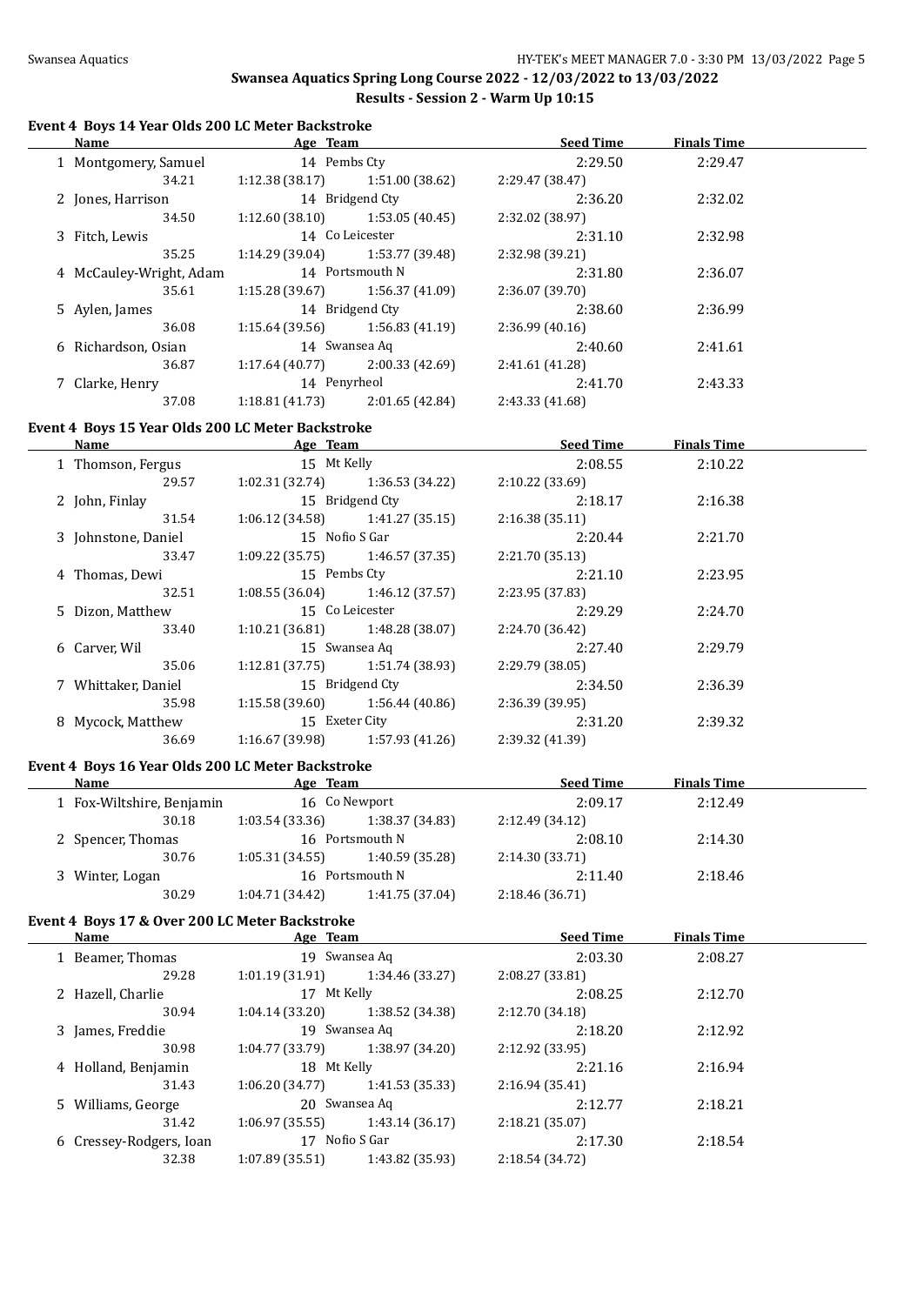#### **(Event 4 Boys 17 & Over 200 LC Meter Backstroke)**

| <b>Name</b>                                | <b>Example 2018 Age Team</b>                                                                                         | Seed Time        | <b>Finals Time</b> |  |
|--------------------------------------------|----------------------------------------------------------------------------------------------------------------------|------------------|--------------------|--|
| 7 Graves, Finley                           | 17 Exeter City                                                                                                       | 2:20.00          | 2:28.20            |  |
| 32.75                                      | $1:09.52(36.77)$ $1:48.74(39.22)$                                                                                    | 2:28.20 (39.46)  |                    |  |
| 8 Jordan, Liam                             | 17 Exeter City                                                                                                       | 2:23.60          | 2:30.03            |  |
| 35.02                                      | $1:13.07(38.05)$ $1:51.51(38.44)$                                                                                    | 2:30.03 (38.52)  |                    |  |
|                                            |                                                                                                                      |                  |                    |  |
| Event 5 Girls 11 Year Olds 200 LC Meter IM |                                                                                                                      |                  |                    |  |
| <b>Name</b>                                | <b>Example 20 Age Team Age Team Age Team Age Team Age Team Age Team Age Team Age Team Age Team Age Team Age Team</b> |                  |                    |  |
| 1 Nichols, Grace                           | 11 Pembs Cty                                                                                                         | 2:53.30          | 2:51.95            |  |
| 36.44                                      | 1:17.50(41.06)<br>2:15.39 (57.89)                                                                                    | 2:51.95 (36.56)  |                    |  |
| 2 Lee, Ho Ching                            | 11 Co Cardiff                                                                                                        | 2:51.73          | 2:52.39            |  |
| 36.08                                      | 1:22.53 (46.45)<br>2:11.82 (49.29)                                                                                   | 2:52.39 (40.57)  |                    |  |
| 3 Lewis, Orla Rose                         | 11 Co Cardiff                                                                                                        | 2:58.89          | 2:53.07            |  |
| 38.41                                      | $1:23.75(45.34)$ $2:12.97(49.22)$                                                                                    | 2:53.07(40.10)   |                    |  |
| 4 Davidson, Abigail                        | 11 Redditch                                                                                                          | 3:07.00          | 3:04.12            |  |
| 38.42                                      | 1:24.42 (46.00)<br>2:21.92 (57.50)                                                                                   | 3:04.12 (42.20)  |                    |  |
| 5 Marshall, Ffion                          | 11 Co Cardiff                                                                                                        | 3:05.80          | 3:05.36            |  |
| 37.98                                      | 1:25.94 (47.96)<br>2:26.24 (1:00.30)                                                                                 | 3:05.36 (39.12)  |                    |  |
|                                            | 11 Redditch                                                                                                          | 3:17.00          | 3:05.71            |  |
| 6 Agoston, Alexia                          |                                                                                                                      |                  |                    |  |
| 44.65                                      | 1:34.82 (50.17)<br>2:23.88 (49.06)                                                                                   | 3:05.71 (41.83)  |                    |  |
| 7 Evans, Gwennan                           | 11 Co Newport                                                                                                        | 3:22.23          | 3:07.63            |  |
| 43.21                                      | 1:28.84(45.63)<br>2:26.46 (57.62)                                                                                    | 3:07.63(41.17)   |                    |  |
| 8 Griffiths, Cerys                         | 11 Pembs Cty                                                                                                         | 3:14.90          | 3:09.49            |  |
| 40.24                                      | $1:27.33(47.09)$ $2:27.44(1:00.11)$                                                                                  | 3:09.49(42.05)   |                    |  |
| 9 Hurley, Sienna-Grace                     | 11 Neath                                                                                                             | 3:29.07          | 3:10.86            |  |
| 40.18                                      | 1:29.36 (49.18)<br>2:28.81 (59.45)                                                                                   | 3:10.86(42.05)   |                    |  |
| 10 Knight, Lily                            | 11 C Dolphins                                                                                                        | 3:25.22          | 3:22.27            |  |
| 47.95                                      | $1:41.63(53.68)$ $2:37.22(55.59)$                                                                                    | 3:22.27 (45.05)  |                    |  |
| --- David, Ava                             | 11 Swansea Aq                                                                                                        | 3:18.20          | DQ                 |  |
|                                            |                                                                                                                      |                  |                    |  |
| Event 5 Girls 12 Year Olds 200 LC Meter IM |                                                                                                                      |                  |                    |  |
| <b>Name</b>                                | <b>Example 2018 Age Team Age Team Seed Time Seed Time</b>                                                            |                  | <b>Finals Time</b> |  |
| 1 Oxley, Jessica                           | 12 Co Leicester                                                                                                      | 2:38.40          | 2:37.61            |  |
| 33.27                                      | 1:12.86 (39.59) 2:01.70 (48.84)                                                                                      | 2:37.61 (35.91)  |                    |  |
| 2 Williams, Marys                          | 12 Swansea Aq                                                                                                        | 2:42.50          | 2:44.87            |  |
| 36.09                                      | $1:19.38(43.29)$ $2:08.60(49.22)$                                                                                    | 2:44.87 (36.27)  |                    |  |
| 3 Dwyfor-Clark, Efa                        | 12 Swim Gwynedd                                                                                                      | 2:47.31          | 2:45.92            |  |
| 34.30                                      | $1:14.89(40.59)$ $2:06.87(51.98)$                                                                                    | 2:45.92 (39.05)  |                    |  |
| 4 Gardener, Hannah                         | 12 Bridgend Cty                                                                                                      | 2:49.10          | 2:46.32            |  |
| 36.70                                      | 2:07.19 (46.78)<br>1:20.41 (43.71)                                                                                   | 2:46.32 (39.13)  |                    |  |
| 5 Davies, Brianna                          | 12 Mt Kelly                                                                                                          | 2:48.23          | 2:47.08            |  |
| 37.33                                      | 1:18.63(41.30)<br>2:11.05 (52.42)                                                                                    | 2:47.08 (36.03)  |                    |  |
| 6 Davies, Sian                             | 12 Mt Kelly                                                                                                          | 2:51.73          | 2:51.87            |  |
| 39.07                                      | 2:13.06 (51.30)<br>1:21.76 (42.69)                                                                                   | 2:51.87 (38.81)  |                    |  |
|                                            |                                                                                                                      |                  |                    |  |
| 7 Hitchin, Millie                          | 12 Repton                                                                                                            | 2:53.90          | 2:52.31            |  |
| 37.34                                      | 1:19.71(42.37)<br>2:11.51(51.80)                                                                                     | 2:52.31 (40.80)  |                    |  |
| 8 Coffey, Cora-leigh                       | 12 Swansea Aq                                                                                                        | 3:01.30          | 3:02.13            |  |
| 35.63                                      | 2:21.51 (57.61)<br>1:23.90 (48.27)                                                                                   | 3:02.13 (40.62)  |                    |  |
| 9 Hill, Jessica                            | 12 Exeter City                                                                                                       | 2:59.10          | 3:02.87            |  |
| 40.45                                      | 2:22.84 (55.97)<br>1:26.87 (46.42)                                                                                   | 3:02.87 (40.03)  |                    |  |
| 10 Davies, Ellen                           | 12 Chirk                                                                                                             | 3:08.30          | 3:06.03            |  |
| 41.36                                      | 1:27.42(46.06)<br>2:21.74 (54.32)                                                                                    | 3:06.03 (44.29)  |                    |  |
| Event 5 Girls 13 Year Olds 200 LC Meter IM |                                                                                                                      |                  |                    |  |
| <b>Name</b>                                | Age Team                                                                                                             | <b>Seed Time</b> | <b>Finals Time</b> |  |
|                                            | 13 Swansea Aq                                                                                                        |                  |                    |  |
| 1 Collyer, Mabli                           |                                                                                                                      | 2:30.31          | 2:29.41            |  |
| 31.99                                      | 1:11.83 (39.84)<br>1:53.95 (42.12)                                                                                   | 2:29.41 (35.46)  |                    |  |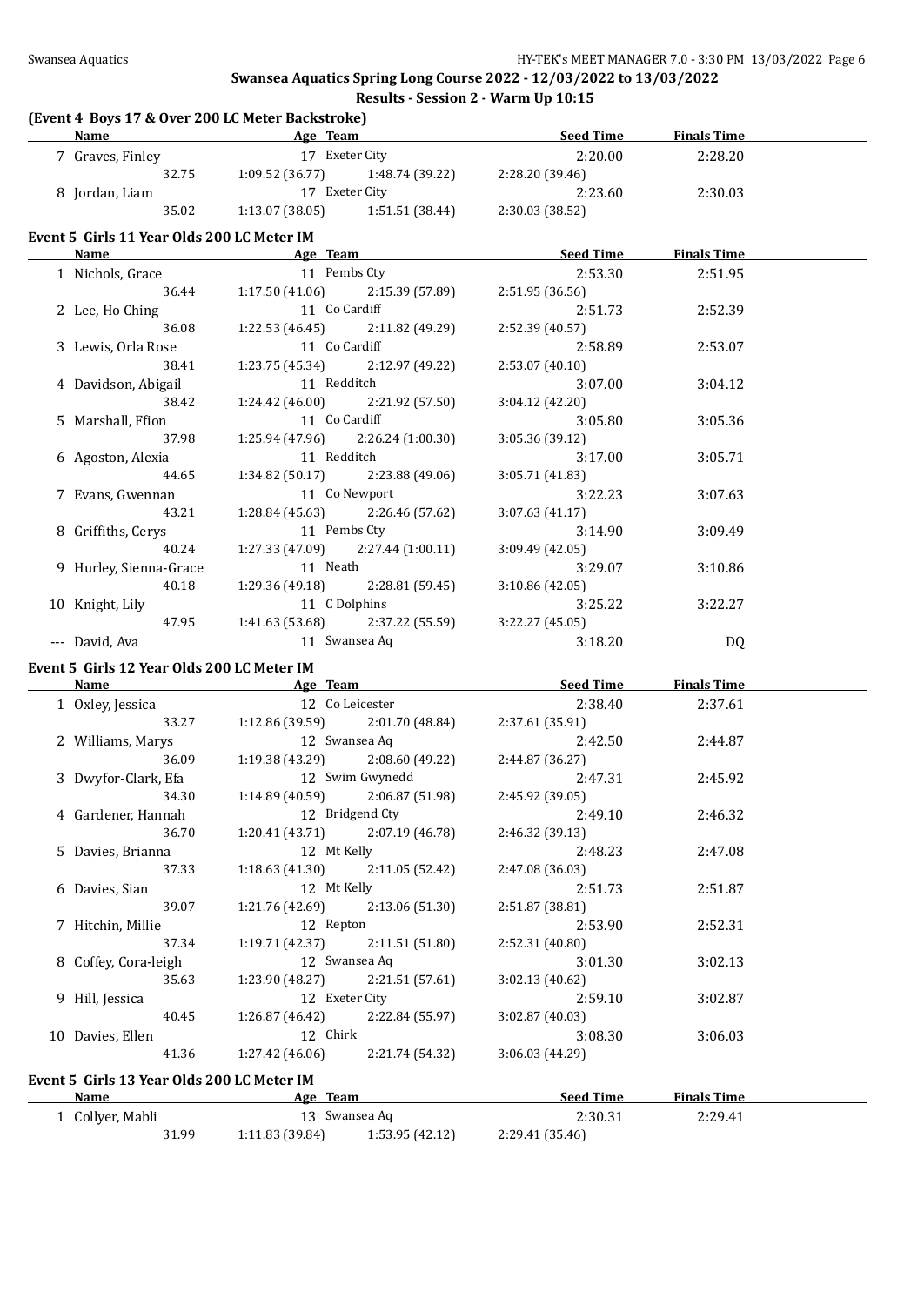#### **(Event 5 Girls 13 Year Olds 200 LC Meter IM)**

| Name                                   | and the same state of the Age Team  |                 | <u>Seed Time</u>                  | <b>Finals Time</b> |  |
|----------------------------------------|-------------------------------------|-----------------|-----------------------------------|--------------------|--|
| 2 Owen, Gracie                         | 13 Neath                            |                 | 2:34.21                           | 2:32.85            |  |
|                                        | 32.37 1:12.56 (40.19)               |                 | $1:58.09(45.53)$ $2:32.85(34.76)$ |                    |  |
| 3 Needs, Abigail                       | 13 Exeter City                      |                 | 2:34.30                           | 2:38.65            |  |
| 34.62                                  | 1:16.25(41.63)                      | 2:02.30 (46.05) | 2:38.65 (36.35)                   |                    |  |
| 4 Morgan, Carys                        | 13 Welshpool                        |                 | 2:39.96                           | 2:38.72            |  |
| 33.00                                  | 1:14.93 (41.93)                     | 2:00.40 (45.47) | 2:38.72 (38.32)                   |                    |  |
| 5 Lo, Alyssa                           | 13 Co Leicester                     |                 | 2:39.30                           | 2:39.76            |  |
| 32.75                                  | $1:14.62$ (41.87) $2:04.25$ (49.63) |                 | 2:39.76 (35.51)                   |                    |  |
| 6 Gibson, Mari                         | 13 Co Cardiff                       |                 | 2:54.54                           | 2:41.93            |  |
| 34.62                                  | $1:17.97(43.35)$ $2:05.23(47.26)$   |                 | 2:41.93 (36.70)                   |                    |  |
| 7 Andrews, Kate                        | 13 Co Leicester                     |                 | 2:41.10                           | 2:42.43            |  |
| 35.95                                  | $1:18.11(42.16)$ $2:05.75(47.64)$   |                 | 2:42.43 (36.68)                   |                    |  |
| 8 Ingram, Olivia                       | 13 Co Cardiff                       |                 | 2:53.79                           | 2:43.12            |  |
| 35.18                                  | $1:17.81(42.63)$ $2:07.58(49.77)$   |                 | 2:43.12 (35.54)                   |                    |  |
| 9 Jones, Evie                          | 13 Merthyr Tydf                     |                 | 2:48.65                           | 2:46.21            |  |
| 35.57                                  | $1:16.95(41.38)$ $2:08.49(51.54)$   |                 | 2:46.21(37.72)                    |                    |  |
| 10 Martin, Lara                        | 13 Bridgend Cty                     |                 | 2:48.50                           | 2:47.99            |  |
| 34.39                                  | $1:16.02(41.63)$ $2:08.73(52.71)$   |                 | 2:47.99 (39.26)                   |                    |  |
| 11 Dunbar, Niamh                       | 13 Co Leicester                     |                 | 2:42.70                           | 2:48.13            |  |
| 38.64                                  | $1:23.84(45.20)$ $2:11.20(47.36)$   |                 | 2:48.13 (36.93)                   |                    |  |
| 12 King, Marley                        | 13 Penyrheol                        |                 | 2:47.60                           | 2:48.87            |  |
| 38.96                                  | $1:22.21(43.25)$ $2:14.23(52.02)$   |                 | 2:48.87 (34.64)                   |                    |  |
| 13 Smith, Amelia                       | 13 Co Cardiff                       |                 | 2:54.57                           | 2:50.58            |  |
| 38.02                                  | $1:22.13(44.11)$ $2:11.66(49.53)$   |                 | 2:50.58 (38.92)                   |                    |  |
| 14 Catling, Freya                      | 13 C Dolphins                       |                 | 2:52.03                           | 2:50.64            |  |
| 35.76                                  | $1:20.21(44.45)$ $2:13.97(53.76)$   |                 | 2:50.64 (36.67)                   |                    |  |
| 15 Ley, Lucy                           | 13 Swansea Aq                       |                 | 2:53.60                           | 2:51.31            |  |
| 36.52                                  | $1:20.54(44.02)$ $2:13.11(52.57)$   |                 | 2:51.31 (38.20)                   |                    |  |
| 16 Middleton, Flora                    | 13 Redditch                         |                 | 2:51.70                           | 2:51.58            |  |
| 37.15                                  | $1:22.08(44.93)$ $2:11.94(49.86)$   |                 | 2:51.58 (39.64)                   |                    |  |
| 17 Coombes, Cerys                      | 13 Bridgend Cty                     |                 | 2:53.60                           | 2:51.78            |  |
| 36.03                                  | $1:18.72(42.69)$ $2:13.80(55.08)$   |                 | 2:51.78 (37.98)                   |                    |  |
| 18 Knight, Cari                        | 13 Swansea Aq                       |                 | 2:53.30                           | 2:54.50            |  |
| 35.27                                  | $1:20.47(45.20)$ $2:15.66(55.19)$   |                 | 2:54.50 (38.84)                   |                    |  |
| 19 Gilderdale, Celyn                   | 13 Pembs Cty                        |                 | 2:58.10                           | 2:56.61            |  |
| 38.19                                  | $1:24.60(46.41)$ $2:19.83(55.23)$   |                 | 2:56.61 (36.78)                   |                    |  |
| 20 Pemberton-Cauvain, Evie 13 Redditch |                                     |                 | 3:01.40                           | 2:58.33            |  |
| 39.03                                  | 1:24.61 (45.58)                     | 2:13.59 (48.98) | 2:58.33 (44.74)                   |                    |  |
| 21 Marsh, Nina                         | 13 Pembs Cty                        |                 | 2:53.50                           | 2:59.39            |  |
| 38.29                                  | 1:25.66 (47.37)                     | 2:18.28 (52.62) | 2:59.39 (41.11)                   |                    |  |
| 22 Lawes-Turley, Mia                   | 13 Exeter City                      |                 | 2:48.87                           | 3:00.22            |  |
| 36.90                                  | 1:26.32 (49.42)                     | 2:18.19 (51.87) | 3:00.22 (42.03)                   |                    |  |
| --- Baker, Seren                       | 13 Swansea Aq                       |                 | 2:57.50                           | DQ                 |  |
|                                        |                                     |                 |                                   |                    |  |

#### **Event 5 Girls 14 Year Olds 200 LC Meter IM**

| Name                  | Age Team        |                 | <b>Seed Time</b> | <b>Finals Time</b> |  |
|-----------------------|-----------------|-----------------|------------------|--------------------|--|
| 1 Hoare, Isabella     |                 | 14 Wyre Forest  | 2:32.50          | 2:33.36            |  |
| 32.99                 | 1:13.22(40.23)  | 1:58.01 (44.79) | 2:33.36 (35.35)  |                    |  |
| 2 Merchant, Anna-Rose |                 | 14 Bridgend Cty | 2:35.98          | 2:34.30            |  |
| 31.75                 | 1:12.19(40.44)  | 1:57.95 (45.76) | 2:34.30 (36.35)  |                    |  |
| 3 Day, Hannah         |                 | 14 Portsmouth N | 2:33.80          | 2:36.36            |  |
| 33.36                 | 1:15.41(42.05)  | 2:01.03(45.62)  | 2:36.36 (35.33)  |                    |  |
| 4 Evans, Lili         |                 | 14 Co Newport   | 2:37.15          | 2:37.11            |  |
| 32.97                 | 1:12.89 (39.92) | 2:00.99(48.10)  | 2:37.11 (36.12)  |                    |  |
| 5 Bissicks, Ella      |                 | 14 Swansea Ag   | 2:34.80          | 2:39.30            |  |
| 34.75                 | 1:18.60 (43.85) | 2:02.12 (43.52) | 2:39.30 (37.18)  |                    |  |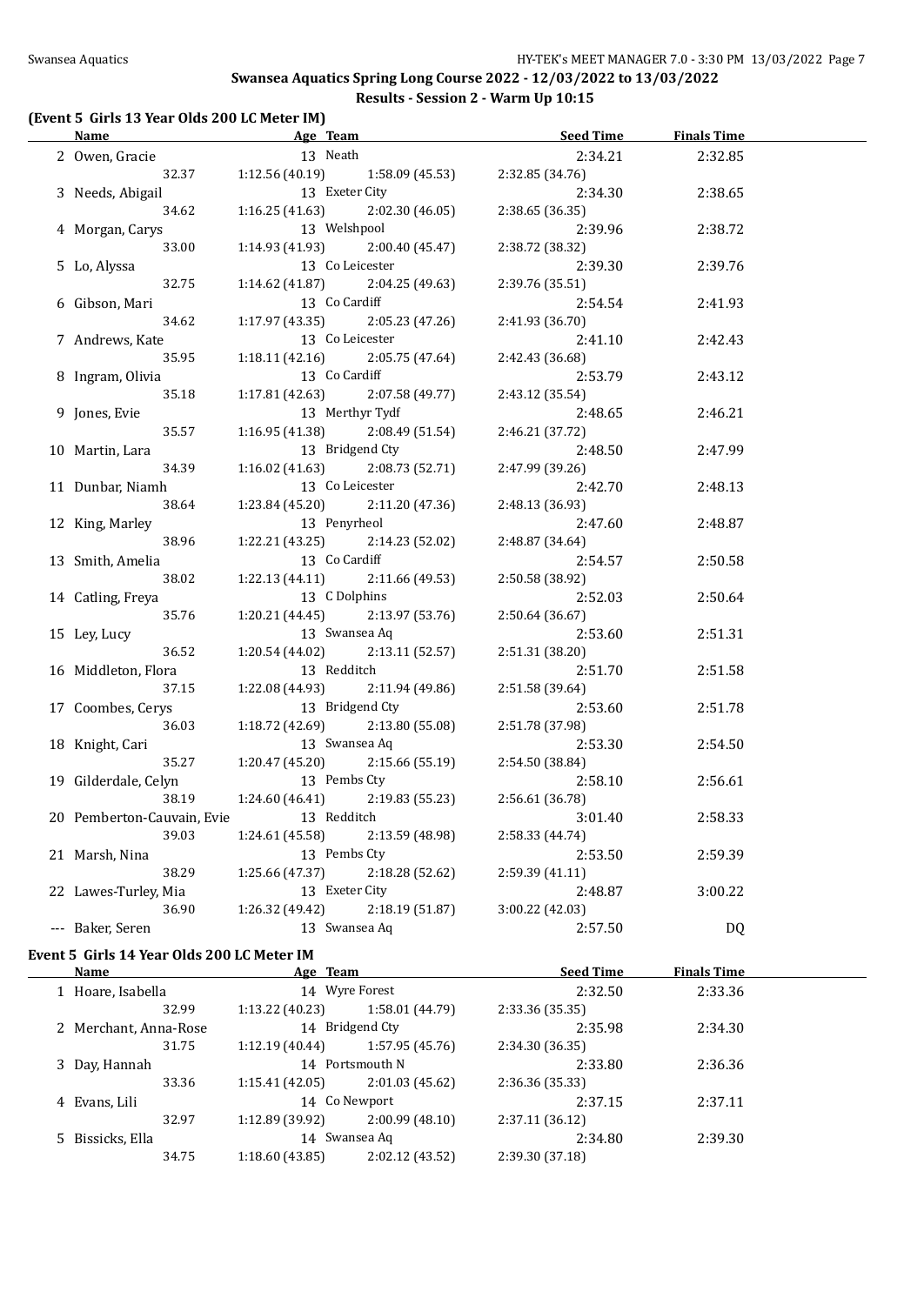#### **(Event 5 Girls 14 Year Olds 200 LC Meter IM)**

|                                            | Name <b>Seed Time</b> Finals Time <b>Age Team Seed Time</b> Finals Time |                 |                    |  |
|--------------------------------------------|-------------------------------------------------------------------------|-----------------|--------------------|--|
|                                            | 6 Stockley, Esmee 14 Mt Kelly                                           | 2:35.43         | 2:39.34            |  |
|                                            | 33.50 1:14.52 (41.02) 2:03.08 (48.56)                                   | 2:39.34 (36.26) |                    |  |
| 7 Humphreys, Ffion                         | 14 Swim Gwynedd                                                         | 2:41.48         | 2:39.61            |  |
| 32.79                                      | $1:12.66(39.87)$ $2:02.57(49.91)$                                       | 2:39.61 (37.04) |                    |  |
| 8 Beynon, Gracie                           | 14 Bridgend Cty                                                         | 2:37.60         | 2:41.16            |  |
| 33.01                                      | 1:16.30 (43.29)<br>2:03.65 (47.35)                                      | 2:41.16 (37.51) |                    |  |
| 9 David, Isabelle                          | 14 Swansea Aq                                                           | 2:49.10         | 2:42.81            |  |
| 34.41                                      | 2:05.71 (48.47)<br>1:17.24 (42.83)                                      | 2:42.81(37.10)  |                    |  |
|                                            | 14 Swansea Aq                                                           |                 |                    |  |
| 10 Smart, Charlotte                        |                                                                         | 2:42.16         | 2:43.78            |  |
| 33.86                                      | 1:13.28 (39.42)<br>2:05.96 (52.68)                                      | 2:43.78 (37.82) |                    |  |
| 11 Thomas, Grace                           | 14 Pembs Cty                                                            | 2:43.16         | 2:44.80            |  |
| 33.74                                      | $1:16.74(43.00)$ $2:07.26(50.52)$                                       | 2:44.80 (37.54) |                    |  |
| 12 Mavrikakis, Abby                        | 14 Portsmouth N                                                         | 2:40.90         | 2:47.45            |  |
| 33.72                                      | $1:14.57(40.85)$ $2:07.89(53.32)$                                       | 2:47.45 (39.56) |                    |  |
| 13 Phillips, Ruby                          | 14 Co Cardiff                                                           | 2:51.16         | 2:47.73            |  |
| 36.71                                      | $1:18.43(41.72)$ $2:09.28(50.85)$                                       | 2:47.73 (38.45) |                    |  |
| 14 Cosby, Nia                              | 14 Bridgend Cty                                                         | 2:50.20         | 2:48.10            |  |
| 35.64                                      | $1:17.30(41.66)$ $2:09.78(52.48)$                                       | 2:48.10 (38.32) |                    |  |
| 15 Trahearn, Leah                          | 14 Co Leicester                                                         | 2:44.20         | 2:48.18            |  |
| 37.44                                      | $1:20.73(43.29)$ $2:09.38(48.65)$                                       | 2:48.18 (38.80) |                    |  |
| 16 Worthington, Emma                       | 14 Chirk                                                                | 2:48.60         | 2:50.73            |  |
| 40.03                                      | $1:26.86(46.83)$ $2:11.39(44.53)$                                       | 2:50.73 (39.34) |                    |  |
| 17 McDonagh, Emily                         | 14 Bridgend Cty                                                         | 2:47.29         | 2:50.98            |  |
| 37.08                                      | $1:19.00(41.92)$ $2:12.77(53.77)$                                       | 2:50.98 (38.21) |                    |  |
| --- Brassington, Lucy                      | 14 Co Cardiff                                                           | 2:48.49         | DQ                 |  |
|                                            |                                                                         |                 |                    |  |
| Event 5 Girls 15 Year Olds 200 LC Meter IM |                                                                         |                 |                    |  |
|                                            |                                                                         |                 |                    |  |
| <b>Name</b>                                | <b>Example 2018 Age Team Age Team Seed Time</b> Seed Time               |                 | <b>Finals Time</b> |  |
| 1 Patterson, Millie                        | 15 Swansea Aq                                                           | 2:29.78         | 2:28.15            |  |
|                                            | 32.48 1:08.05 (35.57) 1:52.46 (44.41)                                   | 2:28.15 (35.69) |                    |  |
| 2 D'Cunha, Jasmine                         | 15 Mt Kelly                                                             | 2:30.49         | 2:31.09            |  |
| 33.11                                      | $1:15.40(42.29)$ $1:54.87(39.47)$                                       | 2:31.09 (36.22) |                    |  |
| 3 Boyle, Felicity                          | 15 Mt Kelly                                                             | 2:34.06         | 2:32.82            |  |
| 32.03                                      | 1:13.67 (41.64) $1:59.69$ (46.02)                                       | 2:32.82 (33.13) |                    |  |
| 4 Sherlock, Katie                          | 15 Mt Kelly                                                             | 2:33.60         | 2:32.87            |  |
| 33.27                                      | $1:11.67(38.40)$ $1:58.03(46.36)$                                       | 2:32.87 (34.84) |                    |  |
| 5 Lewis, Lowri                             | 15 Neath                                                                | 2:32.95         | 2:33.13            |  |
| 31.86                                      | $1:12.29(40.43)$ $1:58.86(46.57)$                                       | 2:33.13 (34.27) |                    |  |
| 6 Green, Ashleigh                          | 15 Redditch                                                             | 2:29.50         | 2:33.30            |  |
| 33.22                                      | 1:13.29(40.07)<br>1:58.59 (45.30)                                       | 2:33.30 (34.71) |                    |  |
| 7 Ward, Arabella                           | 15 Mt Kelly                                                             | 2:32.29         | 2:34.46            |  |
| 31.49                                      | 1:11.59(40.10)<br>1:57.91 (46.32)                                       | 2:34.46 (36.55) |                    |  |
| 8 Hatherley, Ruby                          | 15 Exeter City                                                          | 2:34.38         | 2:34.88            |  |
| 33.05                                      | 1:13.84 (40.79)<br>1:59.44 (45.60)                                      | 2:34.88 (35.44) |                    |  |
| 9 Streeter, Alice                          | 15 Co Leicester                                                         | 2:30.10         | 2:35.67            |  |
| 34.09                                      | 1:13.28 (39.19)<br>1:58.86 (45.58)                                      | 2:35.67 (36.81) |                    |  |
| *10 Jones, Lucy                            | 15 Co Newport                                                           | 2:33.07         | 2:36.51            |  |
| 33.22                                      | $1:12.95(39.73)$ $1:59.19(46.24)$                                       | 2:36.51 (37.32) |                    |  |
| *10 Huthwaite, Macy                        | 15 Mt Kelly                                                             | 2:35.97         | 2:36.51            |  |
| 33.62                                      | $1:15.10(41.48)$ $2:00.42(45.32)$                                       | 2:36.51 (36.09) |                    |  |
| 12 Ball, Alicia                            | 15 Co Leicester                                                         | 2:35.54         | 2:36.72            |  |
| 33.62                                      | $1:13.92(40.30)$ $2:01.16(47.24)$                                       | 2:36.72 (35.56) |                    |  |
| 13 Sari, Sara                              | 15 Exeter City                                                          | 2:37.67         | 2:41.21            |  |
| 32.96                                      | $1:16.19(43.23)$ $2:03.99(47.80)$                                       | 2:41.21 (37.22) |                    |  |
| *14 Robinson, Naomi                        | 15 Portsmouth N                                                         | 2:40.50         | 2:43.11            |  |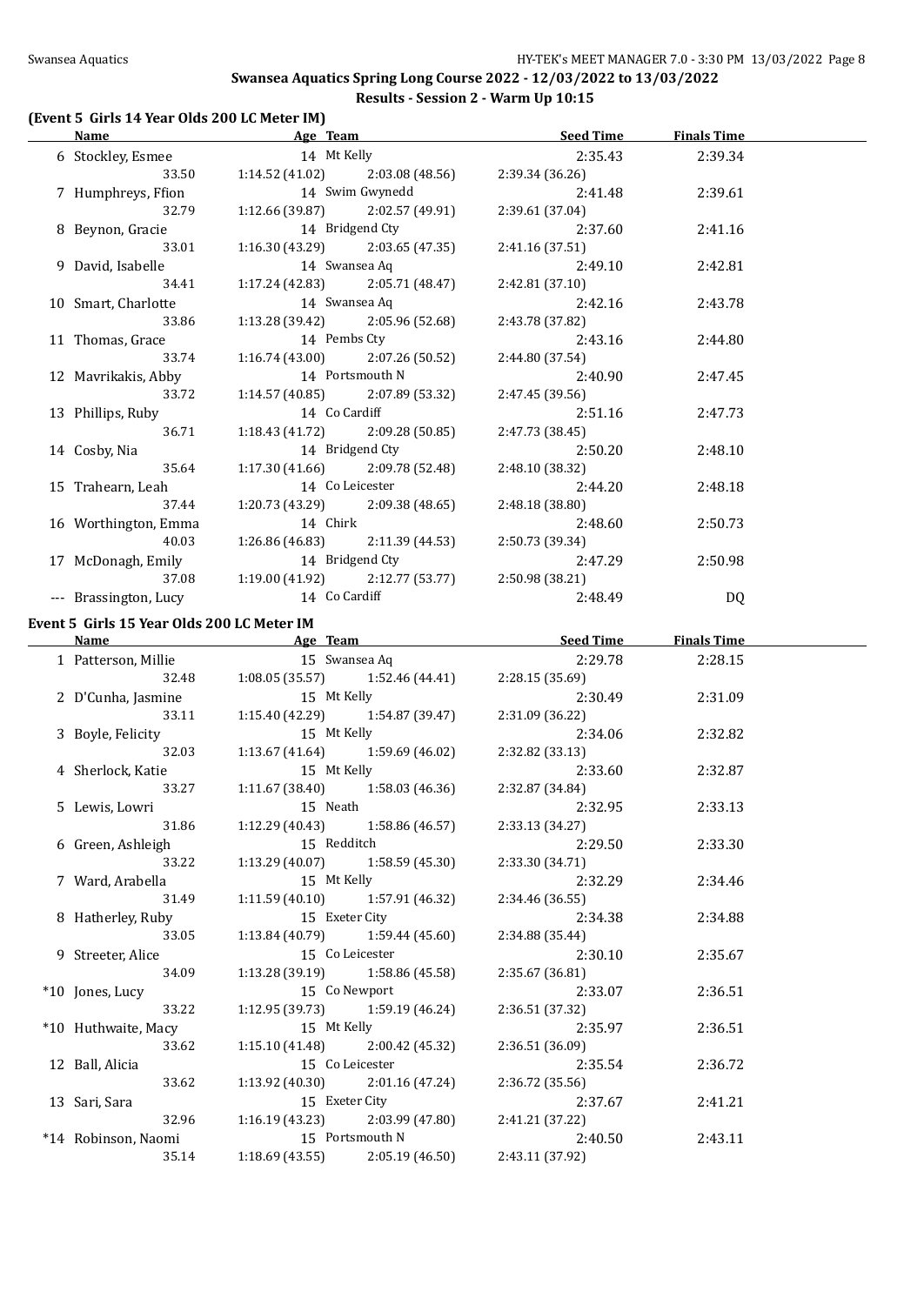$\overline{\phantom{0}}$ 

#### **Swansea Aquatics Spring Long Course 2022 - 12/03/2022 to 13/03/2022 Results - Session 2 - Warm Up 10:15**

#### **(Event 5 Girls 15 Year Olds 200 LC Meter IM)**

|     | Name               | Age Team        |                 | <b>Seed Time</b> | <b>Finals Time</b> |  |
|-----|--------------------|-----------------|-----------------|------------------|--------------------|--|
|     | *14 Gronow, Mia    |                 | 15 Bridgend Cty | 2:40.00          | 2:43.11            |  |
|     | 33.02              | 1:14.35(41.33)  | 2:05.00(50.65)  | 2:43.11(38.11)   |                    |  |
|     | 16 Birkett, Amelie |                 | 15 Co Leicester | 2:42.40          | 2:44.91            |  |
|     | 37.08              | 1:20.30(43.22)  | 2:08.44(48.14)  | 2:44.91 (36.47)  |                    |  |
|     | 17 Simmonds, Macy  |                 | 15 Co Leicester | 2:44.91          | 2:45.91            |  |
|     | 33.68              | 1:17.59(43.91)  | 2:08.71(51.12)  | 2:45.91 (37.20)  |                    |  |
| 18  | Davies, Rhian      | 15 Swansea Aq   |                 | 2:45.90          | 2:46.76            |  |
|     | 36.19              | 1:17.95(41.76)  | 2:07.82 (49.87) | 2:46.76 (38.94)  |                    |  |
| 19  | Sherriff, Esme     | 15 Mt Kelly     |                 | 2:43.67          | 2:53.00            |  |
|     | 36.87              | 1:23.88 (47.01) | 2:13.14(49.26)  | 2:53.00 (39.86)  |                    |  |
| 20. | Goddard, Evie      | 15 Pembs Cty    |                 | 2:46.10          | 2:53.79            |  |
|     | 37.04              | 1:25.41 (48.37) | 2:14.80 (49.39) | 2:53.79 (38.99)  |                    |  |

#### **Event 5 Girls 16 Year Olds 200 LC Meter IM**

|   | Name                    | Age Team        |                 | <b>Seed Time</b> | <b>Finals Time</b> |  |
|---|-------------------------|-----------------|-----------------|------------------|--------------------|--|
|   | 1 Robinson, Holly       | 16 Mt Kelly     |                 | 2:28.32          | 2:31.23            |  |
|   | 33.97                   | 1:13.77(39.80)  | 1:55.99 (42.22) | 2:31.23 (35.24)  |                    |  |
|   | 2 Nash, Gabriella       |                 | 16 Portsmouth N | 2:37.90          | 2:32.91            |  |
|   | 32.36                   | 1:12.68 (40.32) | 1:57.58 (44.90) | 2:32.91 (35.33)  |                    |  |
|   | 3 Davies-Amos, Angelica |                 | 16 Swansea Aq   | 2:31.50          | 2:36.62            |  |
|   | 32.75                   | 1:12.70(39.95)  | 1:59.99 (47.29) | 2:36.62 (36.63)  |                    |  |
|   | 4 Lewis, Caera          | 16 Pembs Cty    |                 | 2:32.70          | 2:37.32            |  |
|   | 33.42                   | 1:16.44(43.02)  | 1:59.23 (42.79) | 2:37.32 (38.09)  |                    |  |
|   | 5 Marsh-Smith, Isabella |                 | 16 Swim Gwynedd | 2:39.06          | 2:41.11            |  |
|   | 34.38                   | 1:19.05(44.67)  | 2:04.95 (45.90) | 2:41.11 (36.16)  |                    |  |
| 6 | Lewis, Abigail          | 16 Neath        |                 | 2:40.02          | 2:45.62            |  |
|   | 36.28                   | 1:18.26 (41.98) | 2:07.01 (48.75) | 2:45.62 (38.61)  |                    |  |
|   |                         |                 |                 |                  |                    |  |

#### **Event 5 Girls 17 & Over 200 LC Meter IM**

|                                |                                     | Name Seed Time Seed Time Age Team Age Seed Time                                                | <b>Finals Time</b> |  |
|--------------------------------|-------------------------------------|------------------------------------------------------------------------------------------------|--------------------|--|
| 1 Major, Scarlet 18 Co Newport |                                     | 2:18.33 2:20.43                                                                                |                    |  |
| 30.00                          |                                     | 1:04.98 (34.98) 1:46.44 (41.46) 2:20.43 (33.99)                                                |                    |  |
|                                |                                     | 2 Lambert, Imogen 17 Mt Kelly 2:22.74<br>31.68 1:09.35 (37.67) 1:50.53 (41.18) 2:24.67 (34.14) | 2:24.67            |  |
|                                |                                     |                                                                                                |                    |  |
|                                |                                     | 3 Sharp, Laura 19 Swansea Aq 2:21.26                                                           | 2:25.68            |  |
| 30.98                          | $1:10.48(39.50)$ $1:51.84(41.36)$   | 2:25.68 (33.84)                                                                                |                    |  |
|                                |                                     | 4 Dickinson, Jessica 17 Swansea Aq 2:22.90                                                     | 2:26.08            |  |
| 30.37                          |                                     | $1:09.12$ $(38.75)$ $1:54.00$ $(44.88)$ $2:26.08$ $(32.08)$                                    |                    |  |
| 5 Green, Jennifer              |                                     | 18 Swansea Aq 2:24.26                                                                          | 2:26.16            |  |
| 30.48                          |                                     | 1:10.42 (39.94) $1:52.08(41.66)$ $2:26.16(34.08)$                                              |                    |  |
| 6 Gilford, Maisie              | 18 Mt Kelly                         | 2:29.68                                                                                        | 2:26.73            |  |
| 31.14                          | $1:09.82$ (38.68) $1:52.84$ (43.02) | 2:26.73 (33.89)                                                                                |                    |  |
| 7 Klein, Josephine             | 17 Mt Kelly                         | 2:28.16                                                                                        | 2:28.59            |  |
| 30.47                          | $1:08.99$ (38.52) $1:55.13$ (46.14) | 2:28.59 (33.46)                                                                                |                    |  |
| 8 Roberts, Catherine           |                                     | 18 Swim Gwynedd 2:28.86                                                                        | 2:29.15            |  |
| 31.69                          | $1:09.84(38.15)$ $1:54.55(44.71)$   | 2:29.15 (34.60)                                                                                |                    |  |
| 9 Leleux, Eve                  |                                     | 18 Wrekin Coll 2:27.30                                                                         | 2:33.28            |  |
| 31.47                          |                                     | $1:09.72$ (38.25) $1:58.48$ (48.76) $2:33.28$ (34.80)                                          |                    |  |
| 10 Ware, Keely                 | 17 Exeter City                      | 2:32.37                                                                                        | 2:34.45            |  |
| 32.71                          | $1:14.70(41.99)$ $1:58.58(43.88)$   | 2:34.45 (35.87)                                                                                |                    |  |
| 11 Jovanov, Mila               |                                     | 17 Mt Kelly 2:29.30                                                                            | 2:34.57            |  |
| 32.69                          |                                     | 1:13.62 (40.93) $1:59.04$ (45.42) $2:34.57$ (35.53)                                            |                    |  |
|                                |                                     | 12 Lloyd, Ruby 17 Swansea Aq 2:29.70<br>32.96 1:13.76 (40.80) 2:00.84 (47.08) 2:34.94 (34.10)  | 2:34.94            |  |
|                                |                                     |                                                                                                |                    |  |
| 13 Ward, Ellie                 |                                     | 17 Co Newport 2:33.83 2:37.99                                                                  |                    |  |
| 32.72                          | $1:14.20(41.48)$ $1:59.87(45.67)$   | 2:37.99 (38.12)                                                                                |                    |  |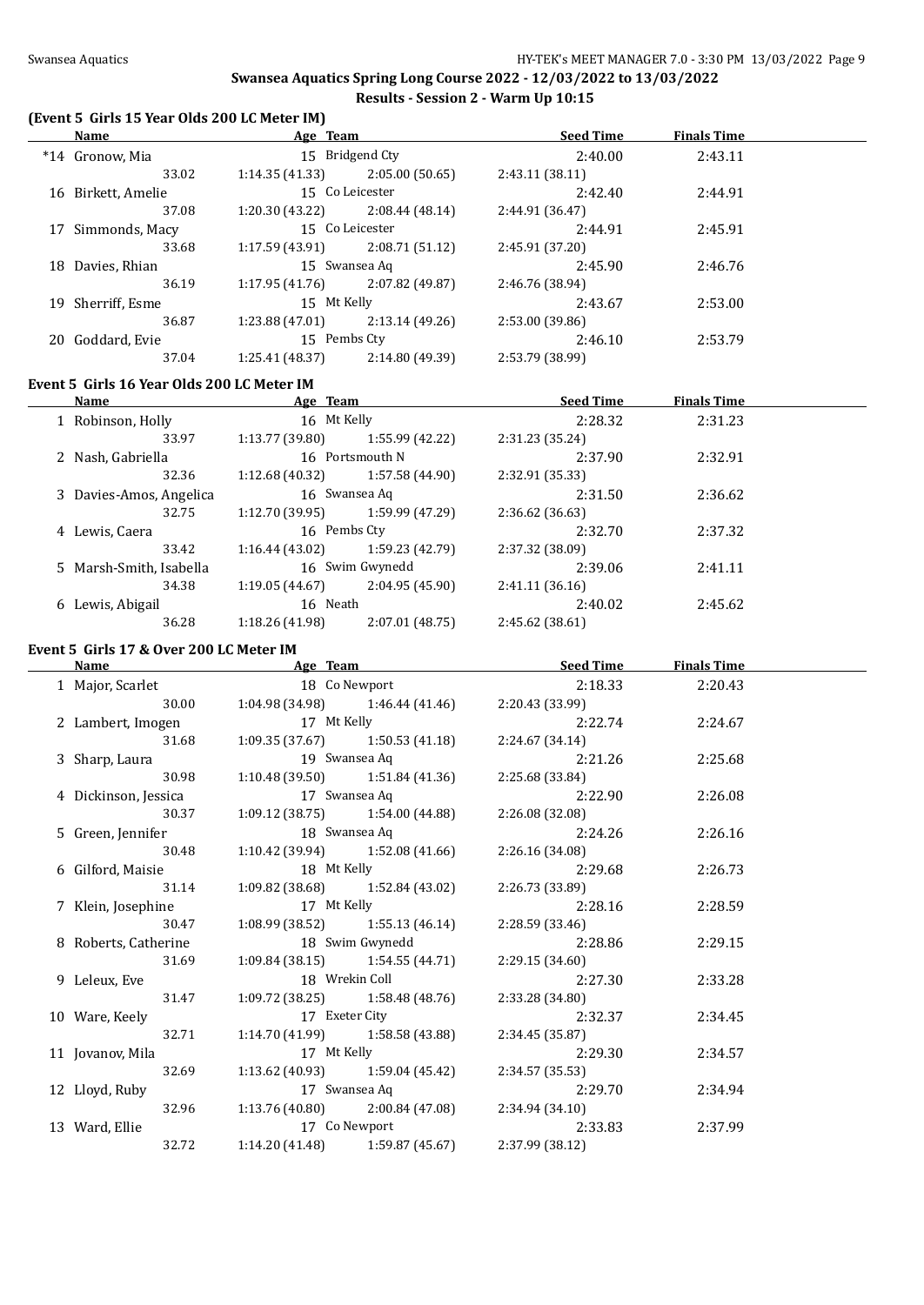# **Event 5 Girls 200 LC Meter IM Multi-Class**

| <b>Name</b>                                                     |                 | Age Team        | <b>Seed Time</b> | <b>Finals Time</b> |  |
|-----------------------------------------------------------------|-----------------|-----------------|------------------|--------------------|--|
| 1 Letton-Jones, Ela SM13                                        |                 | 15 Swim Gwynedd | 3:25.29          | 3:14.51            |  |
| 41.05                                                           | 1:30.20(49.15)  | 2:28.65(58.45)  | 3:14.51 (45.86)  |                    |  |
|                                                                 |                 |                 |                  |                    |  |
| Event 6 Boys 11 Year Olds 100 LC Meter Freestyle<br><b>Name</b> |                 |                 |                  | <b>Finals Time</b> |  |
|                                                                 |                 | Age Team        | <b>Seed Time</b> |                    |  |
| 1 Major, Maximus                                                |                 | 11 Co Newport   | 1:12.05          | 1:07.90            |  |
| 31.62                                                           | 1:07.90 (36.28) | 11 Exeter City  |                  |                    |  |
| 2 Biddick, James                                                |                 |                 | 1:10.72          | 1:09.47            |  |
| 33.19                                                           | 1:09.47 (36.28) |                 |                  |                    |  |
| 3 Whittaker, Luke                                               |                 | 11 Bridgend Cty | 1:16.70          | 1:12.35            |  |
| 34.36                                                           | 1:12.35 (37.99) |                 |                  |                    |  |
| 4 Gwynfil, Solomon                                              |                 | 11 Co Cardiff   | 1:15.45          | 1:12.60            |  |
| 34.04                                                           | 1:12.60 (38.56) |                 |                  |                    |  |
| 5 Barnett, Joseph                                               |                 | 11 Exeter City  | 1:16.50          | 1:14.07            |  |
| 35.25                                                           | 1:14.07 (38.82) |                 |                  |                    |  |
| 6 Stokes, William                                               |                 | 11 Redditch     | 1:15.00          | 1:14.92            |  |
| 35.94                                                           | 1:14.92 (38.98) |                 |                  |                    |  |
| 7 Agoston, Joseph                                               |                 | 11 Redditch     | 1:16.20          | 1:15.31            |  |
| 36.20                                                           | 1:15.31 (39.11) |                 |                  |                    |  |
| 8 Phillips, Finley                                              |                 | 11 Carmarthen   | 1:20.70          | 1:18.12            |  |
| 37.62                                                           | 1:18.12 (40.50) |                 |                  |                    |  |
| 9 Grugel, Samuel                                                |                 | 11 C Dolphins   | 1:19.19          | 1:18.52            |  |
| 37.50                                                           | 1:18.52 (41.02) |                 |                  |                    |  |
| Event 6 Boys 12 Year Olds 100 LC Meter Freestyle                |                 |                 |                  |                    |  |
| <b>Name</b>                                                     |                 | Age Team        | <b>Seed Time</b> | <b>Finals Time</b> |  |
| 1 Thomas, Sion                                                  |                 | 12 Haverfordwes | 1:10.40          | 1:08.67            |  |
| 32.62                                                           | 1:08.67(36.05)  |                 |                  |                    |  |
| 2 Brock, Freddy                                                 |                 | 12 Rct Squad    | 1:10.59          | 1:10.49            |  |
| 33.24                                                           | 1:10.49 (37.25) |                 |                  |                    |  |
| 3 Chapman, Coby                                                 |                 | 12 Penyrheol    | 1:13.30          | 1:12.44            |  |
| 35.09                                                           | 1:12.44 (37.35) |                 |                  |                    |  |
| Event 6 Boys 13 Year Olds 100 LC Meter Freestyle                |                 |                 |                  |                    |  |
| Name                                                            |                 | Age Team        | <b>Seed Time</b> | <b>Finals Time</b> |  |
| 1 Jennings, Thomas                                              |                 | 13 Portsmouth N | 1:01.00          | 1:00.97            |  |
| 29.26                                                           | 1:00.97 (31.71) |                 |                  |                    |  |
|                                                                 |                 | 13 Swansea Aq   |                  |                    |  |
| 2 Sellick, Fenn                                                 |                 |                 | 1:02.51          | 1:01.39            |  |
| 29.81                                                           | 1:01.39 (31.58) |                 |                  |                    |  |
| 3 Davidson, Max<br>29.24                                        | 1:01.58 (32.34) | 13 Redditch     | 1:02.60          | 1:01.58            |  |
|                                                                 |                 | 13 Welshpool    |                  |                    |  |
| 4 Hardy, Ryan                                                   |                 |                 | 1:03.70          | 1:02.77            |  |
| 30.12                                                           | 1:02.77 (32.65) | 13 Redditch     |                  |                    |  |
| 5 Perry, Owen                                                   |                 |                 | 1:05.60          | 1:04.56            |  |
| 30.38                                                           | 1:04.56 (34.18) |                 |                  |                    |  |
| 6 Ogden, Dylan                                                  |                 | 13 Redditch     | 1:07.10          | 1:05.76            |  |
| 31.92                                                           | 1:05.76 (33.84) |                 |                  |                    |  |
| 7 Rhys, Gruff                                                   |                 | 13 Swim Gwynedd | 1:05.81          | 1:05.86            |  |
| 31.65                                                           | 1:05.86 (34.21) |                 |                  |                    |  |
| 8 Twigger, Owen                                                 |                 | 13 Swansea Aq   | 1:09.80          | 1:06.02            |  |
| 31.21                                                           | 1:06.02 (34.81) |                 |                  |                    |  |
| 9 Temby, Jacob                                                  |                 | 13 Co Cardiff   | 1:07.25          | 1:06.09            |  |
| 31.09                                                           | 1:06.09 (35.00) |                 |                  |                    |  |
| 10 Davies, Iwan                                                 |                 | 13 Co Cardiff   | 1:06.09          | 1:06.10            |  |
| 31.45                                                           | 1:06.10(34.65)  |                 |                  |                    |  |
| 11 Stokes, Toby                                                 |                 | 13 Redditch     | 1:08.00          | 1:06.72            |  |
| 31.96                                                           | 1:06.72 (34.76) |                 |                  |                    |  |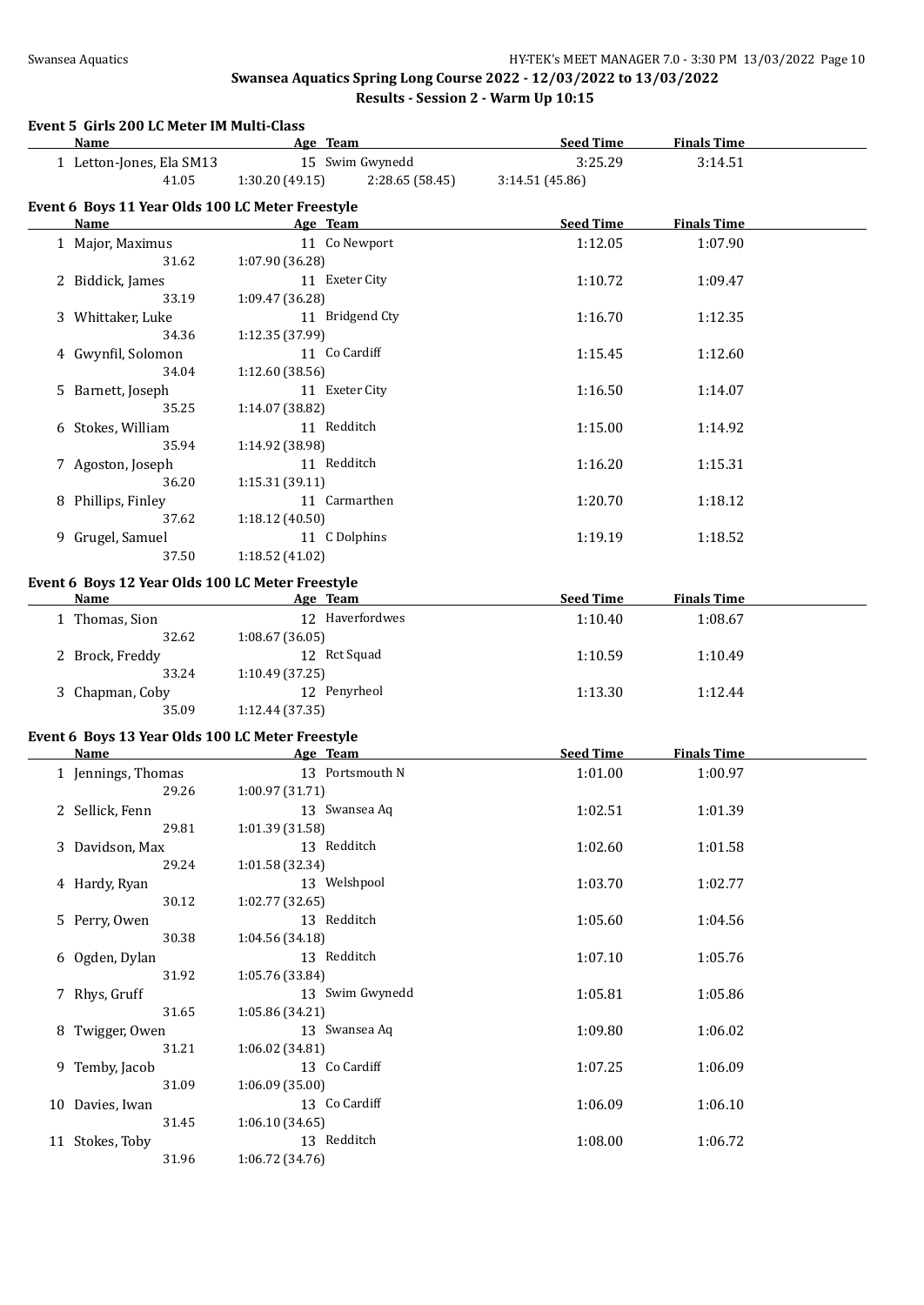#### **(Event 6 Boys 13 Year Olds 100 LC Meter Freestyle)**

| Name                     | Age Team        | <b>Seed Time</b> | <b>Finals Time</b> |  |
|--------------------------|-----------------|------------------|--------------------|--|
| 12 Dossett, Samson       | 13 Rct Squad    | 1:08.93          | 1:07.23            |  |
| 31.82                    | 1:07.23(35.41)  |                  |                    |  |
| 13 Price, George         | 13 Swansea Aq   | 1:09.30          | 1:07.53            |  |
| 32.31                    | 1:07.53(35.22)  |                  |                    |  |
| 14 Gifford-Groves, Caleb | 13 Millfield    | 1:10.70          | 1:08.27            |  |
| 32.34                    | 1:08.27(35.93)  |                  |                    |  |
| 15 Evans, Owen           | 13 Bridgend Cty | 1:10.01          | 1:09.23            |  |
| 32.62                    | 1:09.23(36.61)  |                  |                    |  |
|                          |                 |                  |                    |  |

#### **Event 6 Boys 14 Year Olds 100 LC Meter Freestyle**

| ento boys in ieur onis 100 de meter ric<br>Name | Age Team                           | <b>Seed Time</b> | <b>Finals Time</b> |  |
|-------------------------------------------------|------------------------------------|------------------|--------------------|--|
| 1 Boyd, Lewis                                   | 14 Co Leicester                    | 57.80            | 57.63              |  |
| 27.61                                           | 57.63 (30.02)                      |                  |                    |  |
| 2 Perry, Riley                                  | 14 Redditch                        | 57.00            | 57.93              |  |
| 27.47                                           | 57.93 (30.46)                      |                  |                    |  |
| 3 Gillett, Oliver                               | 14 Swansea Aq                      | 59.65            | 58.65              |  |
| 28.51                                           | 58.65 (30.14)                      |                  |                    |  |
| 4 Angelakis, Panagiotis                         | 14 Mt Kelly                        | 58.08            | 58.96              |  |
| 28.39                                           | 58.96 (30.57)                      |                  |                    |  |
| 5 Vaughan, William                              | 14 Rct Squad                       | 1:00.84          | 59.51              |  |
| 29.03                                           | 59.51 (30.48)                      |                  |                    |  |
| 6 Mills, Harvey                                 | 14 Co Manch Aq                     | 58.97            | 59.83              |  |
| 28.25                                           | 59.83 (31.58)                      |                  |                    |  |
| 7 Blazej, Ivan                                  | 14 Mt Kelly                        | 1:00.15          | 59.98              |  |
| 28.75                                           | 59.98 (31.23)                      |                  |                    |  |
| 8 Tyers, Ethan                                  | 14 Exeter City                     | 59.60            | 1:00.59            |  |
| 29.05                                           | 1:00.59(31.54)                     |                  |                    |  |
| 9 Hodges, Charlie                               | 14 Mt Kelly                        | 1:00.49          | 1:00.94            |  |
| 28.59                                           | 1:00.94(32.35)                     |                  |                    |  |
| 10 Montgomery, Samuel                           | 14 Pembs Cty                       | 1:01.20          | 1:01.57            |  |
| 29.26                                           | 1:01.57 (32.31)                    |                  |                    |  |
| 11 Fletcher, Owen                               | 14 Pembs Cty                       | 1:02.60          | 1:02.35            |  |
| 29.96                                           | 1:02.35 (32.39)                    |                  |                    |  |
| 12 Upton-Boorman, Liam                          | 14 Nofio S Gar                     | 1:05.50          | 1:02.56            |  |
| 29.84                                           | 1:02.56 (32.72)                    |                  |                    |  |
| 13 Montague, Mason                              | 14 Pembs Cty                       | 1:03.30          | 1:02.72            |  |
| 29.82                                           | 1:02.72 (32.90)                    |                  |                    |  |
| 14 Elliott, Theo                                | 14 Exeter City                     | 1:03.90          | 1:03.61            |  |
| 30.31                                           | 1:03.61 (33.30)                    |                  |                    |  |
| 15 McCauley-Wright, Adam<br>30.25               | 14 Portsmouth N                    | 1:01.80          | 1:04.14            |  |
|                                                 | 1:04.14(33.89)<br>14 Redditch      |                  |                    |  |
| 16 Steward, Bradley                             |                                    | 1:05.20          | 1:04.29            |  |
| 30.73                                           | 1:04.29(33.56)<br>14 Swansea Aq    |                  |                    |  |
| 17 Richardson, Osian<br>30.59                   | 1:04.70 (34.11)                    | 1:04.60          | 1:04.70            |  |
|                                                 |                                    |                  |                    |  |
|                                                 |                                    |                  |                    |  |
| 18 Jones, Harrison<br>30.72                     | 14 Bridgend Cty<br>1:05.29 (34.57) | 1:05.00          | 1:05.29            |  |

#### **Event 6 Boys 15 Year Olds 100 LC Meter Freestyle**

| Name                | Age Team      | <b>Seed Time</b> | <b>Finals Time</b> |  |
|---------------------|---------------|------------------|--------------------|--|
| 1 Davies, Evan      | 15 Co Newport | 56.48            | 56.26              |  |
| 26.72               | 56.26 (29.54) |                  |                    |  |
| 2 Wells, Oliver     | 15 C Dolphins | 57.63            | 56.51              |  |
| 27.36               | 56.51 (29.15) |                  |                    |  |
| 3 Leckonby, Dairhys | 15 Penyrheol  | 58.30            | 56.84              |  |
| 27.43               | 56.84 (29.41) |                  |                    |  |
| 4 Thomas, Dewi      | 15 Pembs Cty  | 58.05            | 57.75              |  |
| 27.79               | 57.75 (29.96) |                  |                    |  |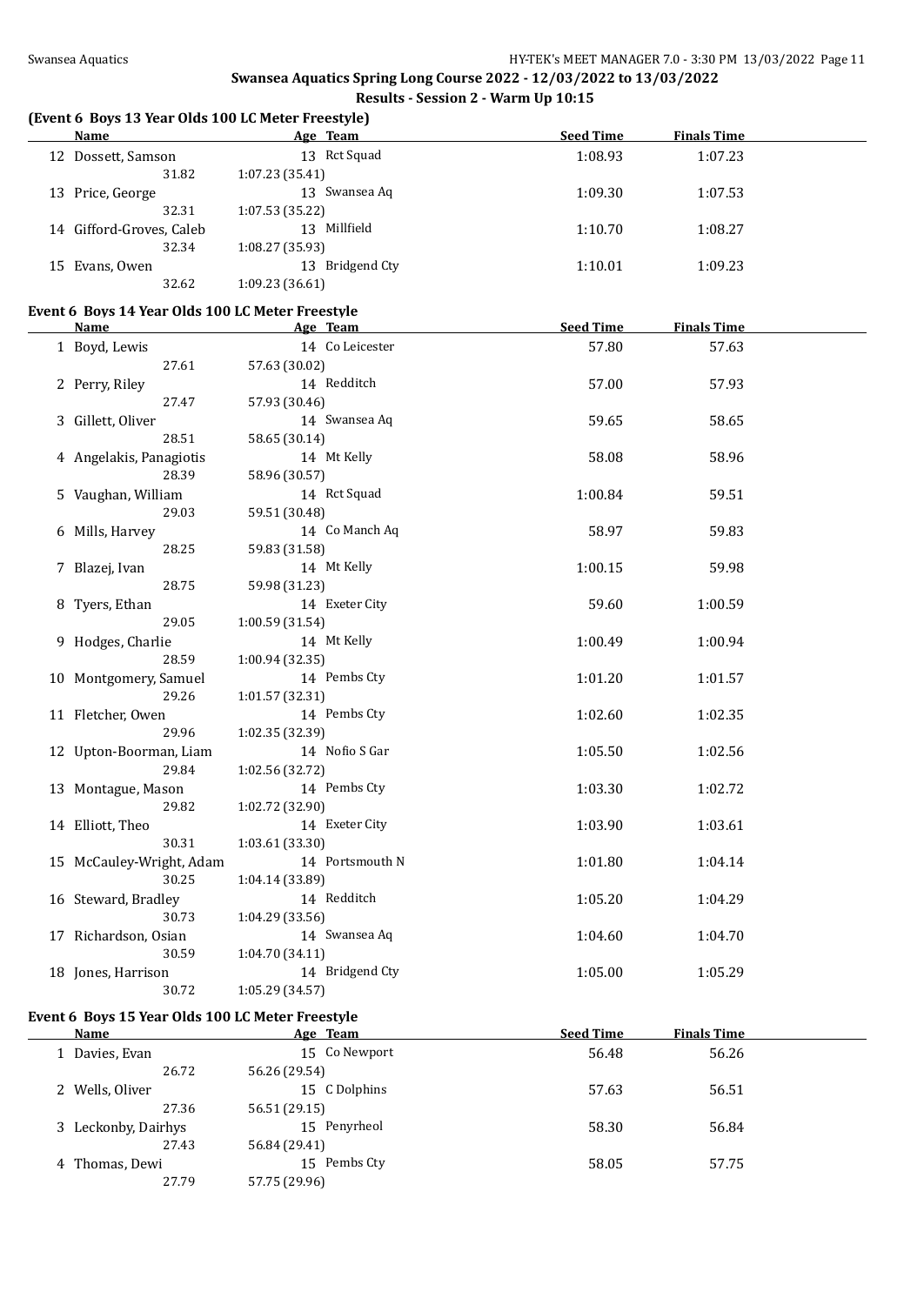#### **(Event 6 Boys 15 Year Olds 100 LC Meter Freestyle)**

| Name                     | Age Team        | <b>Seed Time</b> | <b>Finals Time</b> |  |
|--------------------------|-----------------|------------------|--------------------|--|
| 5 Cotterell, Lewis       | 15 Co Leicester | 59.60            | 59.12              |  |
| 28.29                    | 59.12 (30.83)   |                  |                    |  |
| 6 Dizon, Matthew         | 15 Co Leicester | 59.80            | 59.47              |  |
| 28.26                    | 59.47 (31.21)   |                  |                    |  |
| 7 Gifford-Groves, Ashton | 15 Mt Kelly     | 56.88            | 59.54              |  |
| 28.43                    | 59.54 (31.11)   |                  |                    |  |
| 8 James, Charlie         | 15 Co Leicester | 58.90            | 59.75              |  |
| 28.41                    | 59.75 (31.34)   |                  |                    |  |
| 9 Lloyd Lewis, Cemlyn    | 15 Chirk        | 1:00.30          | 1:00.48            |  |
| 28.62                    | 1:00.48(31.86)  |                  |                    |  |
| 10 Williams, Cai         | 15 Bridgend Cty | 1:00.60          | 1:00.60            |  |
| 28.89                    | 1:00.60(31.71)  |                  |                    |  |
| 11 Morgan, Lewis         | 15 Bridgend Cty | 1:01.14          | 1:01.07            |  |
| 29.24                    | 1:01.07(31.83)  |                  |                    |  |
| 12 Fleet, Harry          | 15 Co Leicester | 1:01.20          | 1:01.16            |  |
| 29.30                    | 1:01.16(31.86)  |                  |                    |  |
| 13 Johnstone, Daniel     | 15 Nofio S Gar  | 1:02.00          | 1:01.50            |  |
| 29.49                    | 1:01.50(32.01)  |                  |                    |  |
| 14 Whittaker, Daniel     | 15 Bridgend Cty | 1:03.40          | 1:02.92            |  |
| 30.25                    | 1:02.92(32.67)  |                  |                    |  |
| 15 Williams, Corey       | 15 Swansea Aq   | 1:02.90          | 1:03.66            |  |
| 29.75                    | 1:03.66 (33.91) |                  |                    |  |
|                          |                 |                  |                    |  |

#### **Event 6 Boys 16 Year Olds 100 LC Meter Freestyle**

|                | <b>Name</b>         | Age Team        | <b>Seed Time</b> | <b>Finals Time</b> |  |
|----------------|---------------------|-----------------|------------------|--------------------|--|
| 1 Snow, George |                     | 16 Portsmouth N | 52.75            | 53.48              |  |
|                | 25.27               | 53.48 (28.21)   |                  |                    |  |
| 2 Mason, Alex  |                     | 16 Mt Kelly     | 54.29            | 53.59              |  |
|                | 26.11               | 53.59 (27.48)   |                  |                    |  |
|                | 3 Reeve, Dylan      | 16 Mt Kelly     | 53.97            | 54.47              |  |
|                | 26.13               | 54.47 (28.34)   |                  |                    |  |
|                | 4 James, Tristyn    | 16 Bridgend Cty | 54.67            | 54.71              |  |
|                | 26.03               | 54.71 (28.68)   |                  |                    |  |
|                | 5 Winter, Logan     | 16 Portsmouth N | 55.23            | 55.03              |  |
|                | 26.31               | 55.03 (28.72)   |                  |                    |  |
|                | 6 Edwards, Owain    | 16 Mt Kelly     | 55.53            | 55.39              |  |
|                | 26.22               | 55.39 (29.17)   |                  |                    |  |
|                | 7 Kelly, Magnus     | 16 Mt Kelly     | 55.57            | 55.74              |  |
|                | 8 Tunstall, Luke    | 16 Mt Kelly     | 57.20            | 55.94              |  |
|                | 27.06               | 55.94 (28.88)   |                  |                    |  |
|                | 9 Moore, George     | 16 Co Leicester | 56.43            | 56.21              |  |
|                | 27.20               | 56.21 (29.01)   |                  |                    |  |
|                | 10 Wheatley, James  | 16 Mt Kelly     | 56.44            | 56.30              |  |
|                | 27.45               | 56.30 (28.85)   |                  |                    |  |
|                | 11 Davies, Anthony  | 16 Mt Kelly     | 57.88            | 57.02              |  |
|                | 27.55               | 57.02 (29.47)   |                  |                    |  |
|                | 12 Thomas, Rhys     | 16 Swansea Aq   | 58.00            | 57.03              |  |
|                | 27.48               | 57.03 (29.55)   |                  |                    |  |
|                | 13 Frith, Callum    | 16 Exeter City  | 57.10            | 57.42              |  |
|                | 27.87               | 57.42 (29.55)   |                  |                    |  |
|                | 14 Major, Sebastian | 16 Co Newport   | 56.70            | 57.69              |  |
|                | 27.40               | 57.69 (30.29)   |                  |                    |  |
|                | 15 Yang, Yekai      | 16 Mt Kelly     | 57.76            | 57.82              |  |
|                | 27.06               | 57.82 (30.76)   |                  |                    |  |
|                | 16 Sullens, Zack    | 16 Exeter City  | 57.58            | 58.02              |  |
|                | 27.80               | 58.02 (30.22)   |                  |                    |  |
|                | 17 Steven, Adam     | 16 Co Newport   | 1:00.21          | 59.40              |  |
|                | 28.56               | 59.40 (30.84)   |                  |                    |  |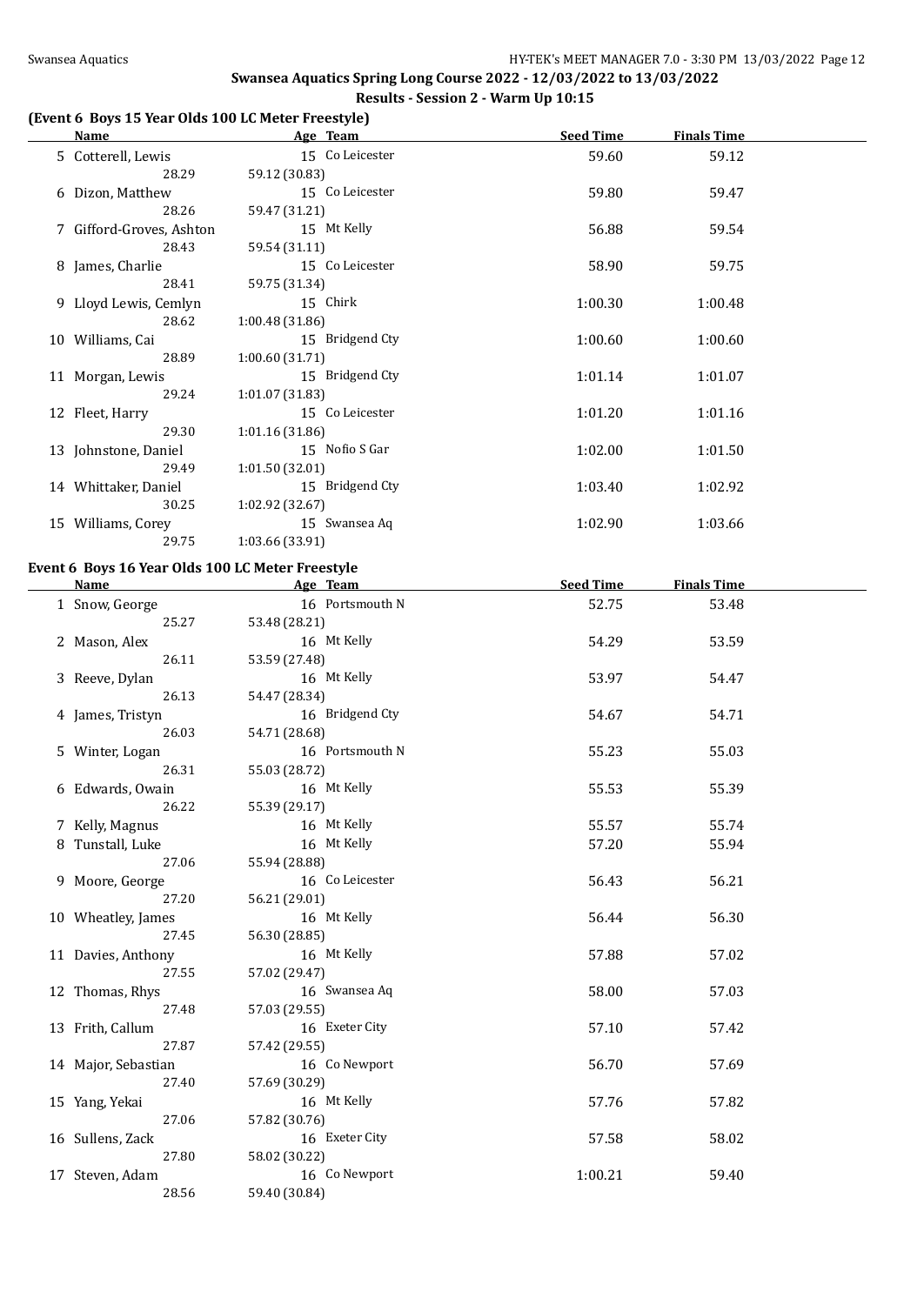#### **(Event 6 Boys 16 Year Olds 100 LC Meter Freestyle)**

| Name                |                | Age Team        | <b>Seed Time</b> | <b>Finals Time</b> |  |
|---------------------|----------------|-----------------|------------------|--------------------|--|
| 18 Fowler, Joseph   |                | 16 Rct Squad    | 1:01.13          | 59.68              |  |
| 28.78               | 59.68 (30.90)  |                 |                  |                    |  |
| 19 Catling, Finlay  |                | 16 C Dolphins   | 59.99            | 59.81              |  |
| 28.91               | 59.81 (30.90)  |                 |                  |                    |  |
| 20 Poynter, Harry   |                | 16 Portsmouth N | 59.40            | 59.93              |  |
| 28.52               | 59.93 (31.41)  |                 |                  |                    |  |
| 21 Willis, Morgan   |                | 16 Neath        | 1:01.71          | 1:00.55            |  |
| 28.91               | 1:00.55(31.64) |                 |                  |                    |  |
| 22 Gubb, Harvey     |                | 16 Neath        | 1:01.75          | 1:00.57            |  |
| 28.67               | 1:00.57(31.90) |                 |                  |                    |  |
| 23 Burkett, Maximus |                | 16 Swansea Aq   | 1:00.80          | 1:01.25            |  |
| 29.83               | 1:01.25(31.42) |                 |                  |                    |  |
| 24 Hedge, Thomas    |                | 16 Swansea Aq   | 1:00.13          | 1:01.49            |  |
| 28.90               | 1:01.49(32.59) |                 |                  |                    |  |
| 25 Francis, Woody   |                | 16 Swansea Aq   | 1:00.80          | 1:02.17            |  |
| 29.66               | 1:02.17(32.51) |                 |                  |                    |  |

#### **Event 6 Boys 17 & Over 100 LC Meter Freestyle**

| <b>Name</b> | Age Team                                                                                                                                                                                                                                                                                                                                                                                                                                                          | <b>Seed Time</b>                                                                                                                                                                                                                                                                                                                                                                     | <b>Finals Time</b>                                          |                                                                      |
|-------------|-------------------------------------------------------------------------------------------------------------------------------------------------------------------------------------------------------------------------------------------------------------------------------------------------------------------------------------------------------------------------------------------------------------------------------------------------------------------|--------------------------------------------------------------------------------------------------------------------------------------------------------------------------------------------------------------------------------------------------------------------------------------------------------------------------------------------------------------------------------------|-------------------------------------------------------------|----------------------------------------------------------------------|
|             | 23 Swansea Uni                                                                                                                                                                                                                                                                                                                                                                                                                                                    | 50.94                                                                                                                                                                                                                                                                                                                                                                                | 51.64                                                       |                                                                      |
| 24.49       | 51.64 (27.15)                                                                                                                                                                                                                                                                                                                                                                                                                                                     |                                                                                                                                                                                                                                                                                                                                                                                      |                                                             |                                                                      |
|             | 23 Swansea Uni                                                                                                                                                                                                                                                                                                                                                                                                                                                    | 52.24                                                                                                                                                                                                                                                                                                                                                                                | 51.90                                                       |                                                                      |
| 24.99       | 51.90 (26.91)                                                                                                                                                                                                                                                                                                                                                                                                                                                     |                                                                                                                                                                                                                                                                                                                                                                                      |                                                             |                                                                      |
|             | 20 Swansea Uni                                                                                                                                                                                                                                                                                                                                                                                                                                                    | 50.92                                                                                                                                                                                                                                                                                                                                                                                | 51.93                                                       |                                                                      |
| 25.02       | 51.93 (26.91)                                                                                                                                                                                                                                                                                                                                                                                                                                                     |                                                                                                                                                                                                                                                                                                                                                                                      |                                                             |                                                                      |
|             | 22 Swansea Aq                                                                                                                                                                                                                                                                                                                                                                                                                                                     | 51.85                                                                                                                                                                                                                                                                                                                                                                                | 52.20                                                       |                                                                      |
| 24.89       | 52.20 (27.31)                                                                                                                                                                                                                                                                                                                                                                                                                                                     |                                                                                                                                                                                                                                                                                                                                                                                      |                                                             |                                                                      |
|             | 21 Swansea Aq                                                                                                                                                                                                                                                                                                                                                                                                                                                     | 54.59                                                                                                                                                                                                                                                                                                                                                                                | 52.69                                                       |                                                                      |
| 25.13       | 52.69 (27.56)                                                                                                                                                                                                                                                                                                                                                                                                                                                     |                                                                                                                                                                                                                                                                                                                                                                                      |                                                             |                                                                      |
|             | 18 Wyre Forest                                                                                                                                                                                                                                                                                                                                                                                                                                                    | 51.90                                                                                                                                                                                                                                                                                                                                                                                | 52.95                                                       |                                                                      |
| 25.59       | 52.95 (27.36)                                                                                                                                                                                                                                                                                                                                                                                                                                                     |                                                                                                                                                                                                                                                                                                                                                                                      |                                                             |                                                                      |
|             |                                                                                                                                                                                                                                                                                                                                                                                                                                                                   | 53.39                                                                                                                                                                                                                                                                                                                                                                                | 53.34                                                       |                                                                      |
| 25.74       | 53.34 (27.60)                                                                                                                                                                                                                                                                                                                                                                                                                                                     |                                                                                                                                                                                                                                                                                                                                                                                      |                                                             |                                                                      |
|             |                                                                                                                                                                                                                                                                                                                                                                                                                                                                   | 53.38                                                                                                                                                                                                                                                                                                                                                                                | 53.39                                                       |                                                                      |
| 25.20       | 53.39 (28.19)                                                                                                                                                                                                                                                                                                                                                                                                                                                     |                                                                                                                                                                                                                                                                                                                                                                                      |                                                             |                                                                      |
|             | 18 Swansea Aq                                                                                                                                                                                                                                                                                                                                                                                                                                                     | 55.13                                                                                                                                                                                                                                                                                                                                                                                | 53.40                                                       |                                                                      |
| 25.15       | 53.40 (28.25)                                                                                                                                                                                                                                                                                                                                                                                                                                                     |                                                                                                                                                                                                                                                                                                                                                                                      |                                                             |                                                                      |
|             |                                                                                                                                                                                                                                                                                                                                                                                                                                                                   | 54.00                                                                                                                                                                                                                                                                                                                                                                                | 53.95                                                       |                                                                      |
| 25.56       |                                                                                                                                                                                                                                                                                                                                                                                                                                                                   |                                                                                                                                                                                                                                                                                                                                                                                      |                                                             |                                                                      |
|             |                                                                                                                                                                                                                                                                                                                                                                                                                                                                   | 53.74                                                                                                                                                                                                                                                                                                                                                                                | 54.99                                                       |                                                                      |
| 26.19       |                                                                                                                                                                                                                                                                                                                                                                                                                                                                   |                                                                                                                                                                                                                                                                                                                                                                                      |                                                             |                                                                      |
|             |                                                                                                                                                                                                                                                                                                                                                                                                                                                                   | 55.60                                                                                                                                                                                                                                                                                                                                                                                |                                                             |                                                                      |
|             |                                                                                                                                                                                                                                                                                                                                                                                                                                                                   |                                                                                                                                                                                                                                                                                                                                                                                      |                                                             |                                                                      |
|             |                                                                                                                                                                                                                                                                                                                                                                                                                                                                   |                                                                                                                                                                                                                                                                                                                                                                                      |                                                             |                                                                      |
| 26.71       |                                                                                                                                                                                                                                                                                                                                                                                                                                                                   |                                                                                                                                                                                                                                                                                                                                                                                      |                                                             |                                                                      |
|             |                                                                                                                                                                                                                                                                                                                                                                                                                                                                   |                                                                                                                                                                                                                                                                                                                                                                                      |                                                             |                                                                      |
|             |                                                                                                                                                                                                                                                                                                                                                                                                                                                                   |                                                                                                                                                                                                                                                                                                                                                                                      |                                                             |                                                                      |
|             |                                                                                                                                                                                                                                                                                                                                                                                                                                                                   |                                                                                                                                                                                                                                                                                                                                                                                      |                                                             |                                                                      |
|             |                                                                                                                                                                                                                                                                                                                                                                                                                                                                   |                                                                                                                                                                                                                                                                                                                                                                                      |                                                             |                                                                      |
|             |                                                                                                                                                                                                                                                                                                                                                                                                                                                                   |                                                                                                                                                                                                                                                                                                                                                                                      |                                                             |                                                                      |
|             |                                                                                                                                                                                                                                                                                                                                                                                                                                                                   |                                                                                                                                                                                                                                                                                                                                                                                      |                                                             |                                                                      |
|             |                                                                                                                                                                                                                                                                                                                                                                                                                                                                   |                                                                                                                                                                                                                                                                                                                                                                                      |                                                             |                                                                      |
|             |                                                                                                                                                                                                                                                                                                                                                                                                                                                                   |                                                                                                                                                                                                                                                                                                                                                                                      |                                                             |                                                                      |
|             |                                                                                                                                                                                                                                                                                                                                                                                                                                                                   |                                                                                                                                                                                                                                                                                                                                                                                      |                                                             |                                                                      |
|             |                                                                                                                                                                                                                                                                                                                                                                                                                                                                   |                                                                                                                                                                                                                                                                                                                                                                                      |                                                             |                                                                      |
|             |                                                                                                                                                                                                                                                                                                                                                                                                                                                                   |                                                                                                                                                                                                                                                                                                                                                                                      |                                                             |                                                                      |
|             |                                                                                                                                                                                                                                                                                                                                                                                                                                                                   |                                                                                                                                                                                                                                                                                                                                                                                      |                                                             |                                                                      |
|             | 1 White, Liam<br>2 Clampett, Freddy<br>3 Nicholl, Finn<br>4 Hopkins, Charlie<br>5 Larkin, Ryan<br>6 Darbyshire, Robert<br>7 Rodriguez, Antonio<br>8 Burton, Matthew<br>9 Chan, Nathan<br>10 Crew, Sam<br>11 Morris, Alexander<br>12 Smith, Niall<br>26.68<br>13 Robinson, Harry<br>14 Burton, Luke<br>26.28<br>15 Reeve, Tyler<br>27.20<br>16 Stretton, Jack<br>26.63<br>17 Cuartielles, Rafael<br>26.69<br>18 Townsend, Sam<br>27.01<br>19 Burns, Logan<br>27.86 | 17 Swansea Aq<br>20 Swansea Uni<br>20 Swansea Aq<br>53.95 (28.39)<br>22 Swansea Aq<br>54.99 (28.80)<br>19 Swansea Aq<br>55.10 (28.42)<br>17 Mt Kelly<br>55.24 (28.53)<br>18 Swansea Aq<br>55.30 (29.02)<br>18 Co Milton K<br>55.59 (28.39)<br>18 Co Leicester<br>55.76 (29.13)<br>20 Swansea Uni<br>56.11 (29.42)<br>17 Mt Kelly<br>56.88 (29.87)<br>18 Exeter City<br>57.31 (29.45) | 53.10<br>55.41<br>55.45<br>55.20<br>54.70<br>53.91<br>56.40 | 55.10<br>55.24<br>55.30<br>55.59<br>55.76<br>56.11<br>56.88<br>57.31 |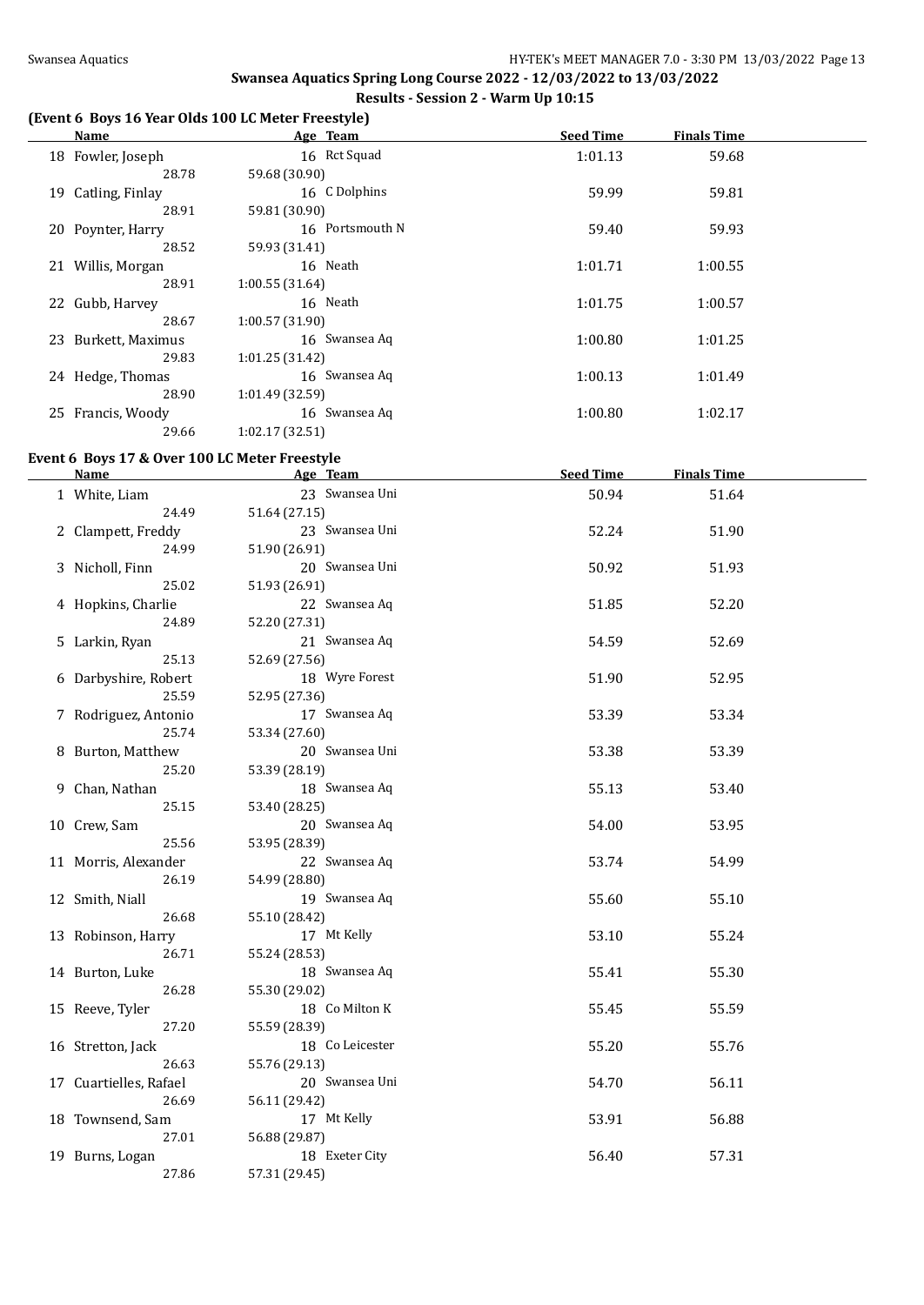#### **(Event 6 Boys 17 & Over 100 LC Meter Freestyle)**

| Name                                                                                                                                                                                                                             |                                   | <b>Example 2018 Age Team</b>                                                                                                                                                                                                         | <b>Seed Time</b>                                                                                                                                                                                                                     | <b>Finals Time</b>    |  |
|----------------------------------------------------------------------------------------------------------------------------------------------------------------------------------------------------------------------------------|-----------------------------------|--------------------------------------------------------------------------------------------------------------------------------------------------------------------------------------------------------------------------------------|--------------------------------------------------------------------------------------------------------------------------------------------------------------------------------------------------------------------------------------|-----------------------|--|
| 20 Westwood, Owen                                                                                                                                                                                                                |                                   | 17 Wyre Forest                                                                                                                                                                                                                       | 57.20                                                                                                                                                                                                                                | 57.56                 |  |
| 27.81                                                                                                                                                                                                                            | 57.56 (29.75)                     |                                                                                                                                                                                                                                      |                                                                                                                                                                                                                                      |                       |  |
| 21 Lencioni, Aurelio                                                                                                                                                                                                             | 17 Redditch                       |                                                                                                                                                                                                                                      | 57.20                                                                                                                                                                                                                                | 57.60                 |  |
| 27.59                                                                                                                                                                                                                            | 57.60 (30.01)                     |                                                                                                                                                                                                                                      |                                                                                                                                                                                                                                      |                       |  |
| 22 Lee, Jason                                                                                                                                                                                                                    |                                   | 18 Swansea Aq                                                                                                                                                                                                                        | 59.00                                                                                                                                                                                                                                | 57.72                 |  |
| 27.94                                                                                                                                                                                                                            | 57.72 (29.78)                     |                                                                                                                                                                                                                                      |                                                                                                                                                                                                                                      |                       |  |
| 23 Holmes, Daniel                                                                                                                                                                                                                | 18 Redditch                       |                                                                                                                                                                                                                                      | 57.90                                                                                                                                                                                                                                | 57.80                 |  |
| 27.46                                                                                                                                                                                                                            | 57.80 (30.34)                     |                                                                                                                                                                                                                                      |                                                                                                                                                                                                                                      |                       |  |
| 24 Watkins, James                                                                                                                                                                                                                |                                   | 17 Co Newport                                                                                                                                                                                                                        | 58.34                                                                                                                                                                                                                                | 58.61                 |  |
| 27.73                                                                                                                                                                                                                            | 58.61 (30.88)                     |                                                                                                                                                                                                                                      |                                                                                                                                                                                                                                      |                       |  |
| 25 O'Reilly, Adam                                                                                                                                                                                                                | 19 Mt Kelly                       |                                                                                                                                                                                                                                      | 56.97                                                                                                                                                                                                                                | 59.23                 |  |
| 28.39                                                                                                                                                                                                                            | 59.23 (30.84)                     |                                                                                                                                                                                                                                      |                                                                                                                                                                                                                                      |                       |  |
|                                                                                                                                                                                                                                  | 17 Pembs Cty                      |                                                                                                                                                                                                                                      |                                                                                                                                                                                                                                      |                       |  |
| 26 Andrews, Rory                                                                                                                                                                                                                 |                                   |                                                                                                                                                                                                                                      | 59.41                                                                                                                                                                                                                                | 1:00.93               |  |
| 28.69                                                                                                                                                                                                                            | 1:00.93 (32.24)                   |                                                                                                                                                                                                                                      |                                                                                                                                                                                                                                      |                       |  |
| Event 6 Boys 100 LC Meter Freestyle Multi-Class                                                                                                                                                                                  |                                   |                                                                                                                                                                                                                                      |                                                                                                                                                                                                                                      |                       |  |
| <b>Name</b>                                                                                                                                                                                                                      |                                   | <b>Example 2.1 Age Team Age Team 2.1 Age Team 2.1 Age Team 2.1 Age Team 2.1 Age Team 2.1 Age Team 2.1 Age Team 2.1 Age Team 2.1 Age Team 2.1 Age Team 2.1 Age Team 2.1 Age Team 2.1 Age Team 2.1 Age Team 2.1 Age Team 2.1 Age T</b> |                                                                                                                                                                                                                                      | Seed Time Finals Time |  |
| 1 Navarro-Barber, Tomas S9 17 Portsmouth N                                                                                                                                                                                       |                                   |                                                                                                                                                                                                                                      | 1:01.89                                                                                                                                                                                                                              | 1:02.03               |  |
| 29.29                                                                                                                                                                                                                            | 1:02.03 (32.74)                   |                                                                                                                                                                                                                                      |                                                                                                                                                                                                                                      |                       |  |
| 2 Williams, Sebastian S6 17 Mt Kelly                                                                                                                                                                                             |                                   |                                                                                                                                                                                                                                      | 1:16.82                                                                                                                                                                                                                              | 1:16.61               |  |
| 36.34                                                                                                                                                                                                                            | 1:16.61 (40.27)                   |                                                                                                                                                                                                                                      |                                                                                                                                                                                                                                      |                       |  |
|                                                                                                                                                                                                                                  |                                   |                                                                                                                                                                                                                                      |                                                                                                                                                                                                                                      |                       |  |
| Event 7 Girls 12 Year Olds 200 LC Meter Butterfly                                                                                                                                                                                |                                   |                                                                                                                                                                                                                                      |                                                                                                                                                                                                                                      |                       |  |
| <b>Name Age Team Age 100 mg/magazing 100 mg/magazing 100 mg/magazing 100 mg/magazing 100 mg/magazing 100 mg/magazing 100 mg/magazing 100 mg/magazing 100 mg/magazing 100 mg/magazing 100 mg/magazing 100 mg/magazing 100 mg/</b> |                                   |                                                                                                                                                                                                                                      |                                                                                                                                                                                                                                      | Seed Time Finals Time |  |
| 1 Smith, Darcey                                                                                                                                                                                                                  |                                   | 12 Portsmouth N                                                                                                                                                                                                                      | 2:39.70                                                                                                                                                                                                                              | 2:46.02               |  |
|                                                                                                                                                                                                                                  |                                   | 34.69 1:16.97 (42.28) 2:02.40 (45.43)                                                                                                                                                                                                | 2:46.02 (43.62)                                                                                                                                                                                                                      |                       |  |
| 2 Handley, Evie                                                                                                                                                                                                                  | 12 Exeter City                    |                                                                                                                                                                                                                                      | 2:48.95                                                                                                                                                                                                                              | 2:50.48               |  |
| 36.58                                                                                                                                                                                                                            | $1:19.32(42.74)$ $2:04.89(45.57)$ |                                                                                                                                                                                                                                      | 2:50.48 (45.59)                                                                                                                                                                                                                      |                       |  |
| Event 7 Girls 13 Year Olds 200 LC Meter Butterfly                                                                                                                                                                                |                                   |                                                                                                                                                                                                                                      |                                                                                                                                                                                                                                      |                       |  |
|                                                                                                                                                                                                                                  |                                   |                                                                                                                                                                                                                                      | <b>Name</b> Seed Time Age Team Seed Time                                                                                                                                                                                             | <b>Finals Time</b>    |  |
| 1 Aris, Charlotte                                                                                                                                                                                                                |                                   | 13 Portsmouth N                                                                                                                                                                                                                      | 2:31.90                                                                                                                                                                                                                              | 2:32.68               |  |
|                                                                                                                                                                                                                                  |                                   | 33.25 1:11.81 (38.56) 1:52.14 (40.33) 2:32.68 (40.54)                                                                                                                                                                                |                                                                                                                                                                                                                                      |                       |  |
|                                                                                                                                                                                                                                  |                                   |                                                                                                                                                                                                                                      |                                                                                                                                                                                                                                      |                       |  |
| Event 7 Girls 14 Year Olds 200 LC Meter Butterfly                                                                                                                                                                                |                                   |                                                                                                                                                                                                                                      |                                                                                                                                                                                                                                      |                       |  |
| <b>Name</b>                                                                                                                                                                                                                      |                                   |                                                                                                                                                                                                                                      | <b>Example 20 Age Team Age of Pressure 20 Age Team Age Team Age 20 Age 20 Age 20 Age 20 Age 20 Age 20 Age 20 Age 20 Age 20 Age 20 Age 20 Age 20 Age 20 Age 20 Age 20 Age 20 Age 20 Age 20 Age 20 Age 20 Age 20 Age 20 Age 20 Age</b> |                       |  |
| 1 Scotchbrook, Poppy                                                                                                                                                                                                             |                                   | 14 Co Leicester                                                                                                                                                                                                                      | 2:36.76                                                                                                                                                                                                                              | 2:47.18               |  |
|                                                                                                                                                                                                                                  |                                   | 34.45 1:17.06 (42.61) 2:02.22 (45.16) 2:47.18 (44.96)                                                                                                                                                                                |                                                                                                                                                                                                                                      |                       |  |
| 2 Hale, Gemma                                                                                                                                                                                                                    |                                   | 14 Swansea Aq                                                                                                                                                                                                                        | 2:45.80                                                                                                                                                                                                                              | 2:47.79               |  |
|                                                                                                                                                                                                                                  |                                   | 37.17 1:20.83 (43.66) 2:05.06 (44.23) 2:47.79 (42.73)                                                                                                                                                                                |                                                                                                                                                                                                                                      |                       |  |
| 3 Beynon, Gracie                                                                                                                                                                                                                 |                                   | 14 Bridgend Cty                                                                                                                                                                                                                      | 2:42.20                                                                                                                                                                                                                              | 2:50.00               |  |
| 36.71                                                                                                                                                                                                                            | 1:20.75 (44.04)                   | 2:06.82 (46.07)                                                                                                                                                                                                                      | 2:50.00 (43.18)                                                                                                                                                                                                                      |                       |  |
| Event 7 Girls 15 Year Olds 200 LC Meter Butterfly                                                                                                                                                                                |                                   |                                                                                                                                                                                                                                      |                                                                                                                                                                                                                                      |                       |  |
| <b>Name</b>                                                                                                                                                                                                                      | Age Team                          |                                                                                                                                                                                                                                      | <b>Seed Time</b>                                                                                                                                                                                                                     | <b>Finals Time</b>    |  |
|                                                                                                                                                                                                                                  |                                   | 15 Wyre Forest                                                                                                                                                                                                                       |                                                                                                                                                                                                                                      |                       |  |
| 1 Grover, Lillie                                                                                                                                                                                                                 |                                   |                                                                                                                                                                                                                                      | 2:29.00                                                                                                                                                                                                                              | 2:29.96               |  |
| 31.32                                                                                                                                                                                                                            | 1:08.09 (36.77)                   | 1:48.08 (39.99)                                                                                                                                                                                                                      | 2:29.96 (41.88)                                                                                                                                                                                                                      |                       |  |
| 2 Huthwaite, Macy                                                                                                                                                                                                                | 15 Mt Kelly                       |                                                                                                                                                                                                                                      | 2:32.84                                                                                                                                                                                                                              | 2:35.92               |  |
| 34.27                                                                                                                                                                                                                            | 1:13.92(39.65)                    | 1:54.83 (40.91)                                                                                                                                                                                                                      | 2:35.92 (41.09)                                                                                                                                                                                                                      |                       |  |
| Event 7 Girls 16 Year Olds 200 LC Meter Butterfly                                                                                                                                                                                |                                   |                                                                                                                                                                                                                                      |                                                                                                                                                                                                                                      |                       |  |
| Name                                                                                                                                                                                                                             | Age Team                          |                                                                                                                                                                                                                                      | <b>Seed Time</b>                                                                                                                                                                                                                     | <b>Finals Time</b>    |  |
| 1 Endicott, Bethan                                                                                                                                                                                                               | 16 Mt Kelly                       |                                                                                                                                                                                                                                      | 2:27.47                                                                                                                                                                                                                              | 2:29.62               |  |
| 33.33                                                                                                                                                                                                                            | 1:11.89 (38.56)                   | 1:51.95 (40.06)                                                                                                                                                                                                                      | 2:29.62 (37.67)                                                                                                                                                                                                                      |                       |  |
| 2 Vaughan, Isabella                                                                                                                                                                                                              | 16 Mt Kelly                       |                                                                                                                                                                                                                                      | 2:28.23                                                                                                                                                                                                                              | 2:29.90               |  |
| 33.00                                                                                                                                                                                                                            | 1:10.76(37.76)                    | 1:50.23 (39.47)                                                                                                                                                                                                                      | 2:29.90 (39.67)                                                                                                                                                                                                                      |                       |  |
|                                                                                                                                                                                                                                  |                                   |                                                                                                                                                                                                                                      |                                                                                                                                                                                                                                      |                       |  |
|                                                                                                                                                                                                                                  |                                   |                                                                                                                                                                                                                                      |                                                                                                                                                                                                                                      |                       |  |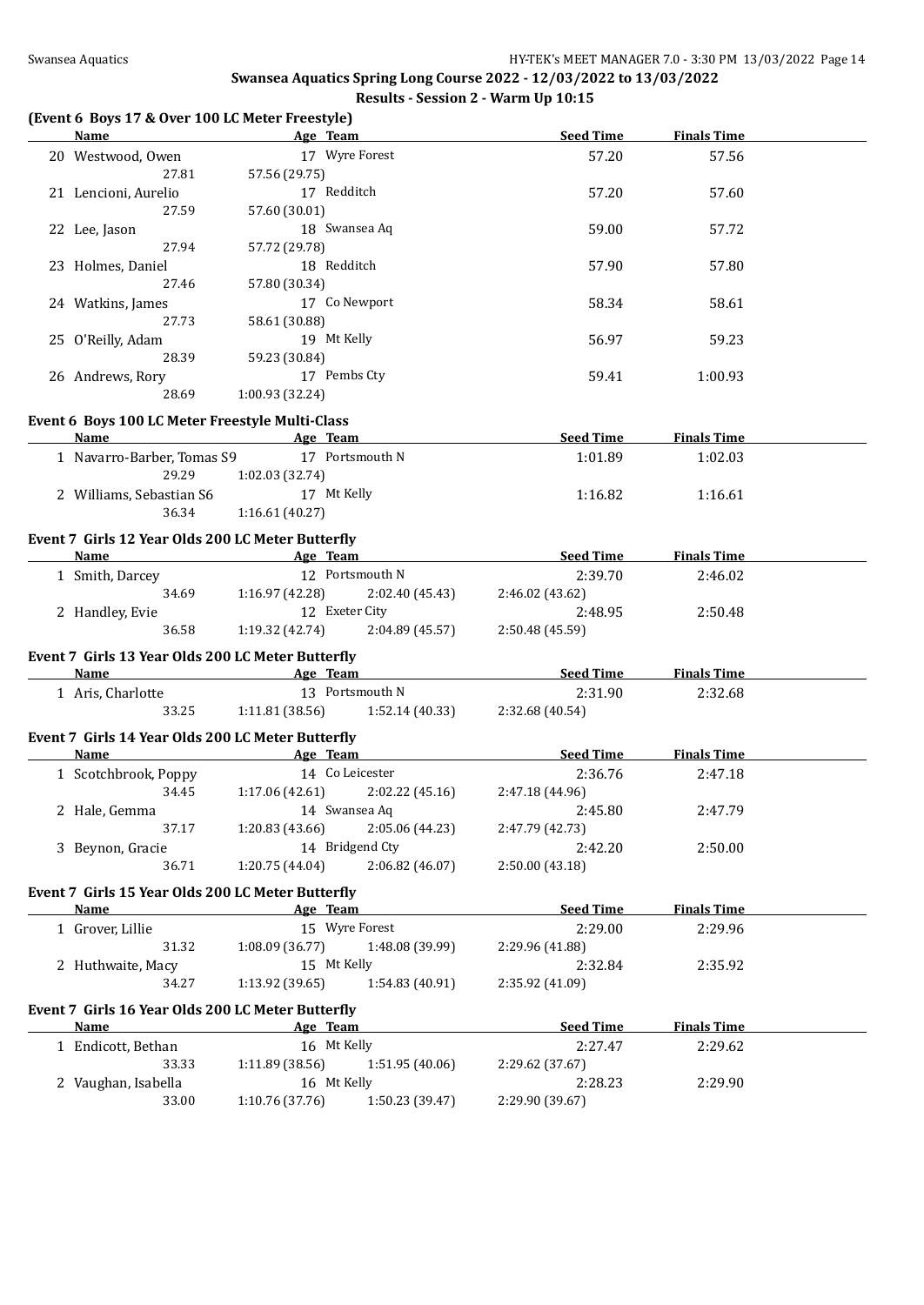#### **Event 7 Girls 17 & Over 200 LC Meter Butterfly**

| Name                                      | Age Team        |                 | <b>Seed Time</b> | <b>Finals Time</b> |  |
|-------------------------------------------|-----------------|-----------------|------------------|--------------------|--|
| 1 Leleux, Eve                             |                 | 18 Wrekin Coll  | 2:24.76          | 2:24.66            |  |
| 32.35                                     | 1:09.30(36.95)  | 1:46.73 (37.43) | 2:24.66 (37.93)  |                    |  |
| 2 Ghibellini, Federica                    | 17 Mt Kelly     |                 | 2:22.72          | 2:25.29            |  |
| 32.16                                     | 1:08.56(36.40)  | 1:46.39 (37.83) | 2:25.29 (38.90)  |                    |  |
| 3 Scotchbrook, Milly                      | 21 Braunstone   |                 | 2:20.64          | 2:26.05            |  |
| 31.65                                     | 1:08.37(36.72)  | 1:46.78 (38.41) | 2:26.05(39.27)   |                    |  |
| 4 Peter, Hannah                           |                 | 18 Swansea Aq   | 2:25.00          | 2:30.86            |  |
| 31.63                                     | 1:08.71 (37.08) | 1:48.48 (39.77) | 2:30.86 (42.38)  |                    |  |
| 5 Fry, Caitlyn                            | 18 Mt Kelly     |                 | 2:20.47          | 2:32.01            |  |
| 32.57                                     | 1:10.41 (37.84) | 1:50.84(40.43)  | 2:32.01(41.17)   |                    |  |
| Event 8 Boys 12 Year Olds 400 LC Meter IM |                 |                 |                  |                    |  |
| <b>Name</b>                               | Age Team        |                 | <b>Seed Time</b> | <b>Finals Time</b> |  |

| 1 Allen, Harry | 12 Exeter City  |                 | 5:39.26         | 5:35.49 |
|----------------|-----------------|-----------------|-----------------|---------|
| 35.87          | 1:19.65(43.78)  | 2:02.18(42.53)  | 2:43.99 (41.81) |         |
| 3:32.17(48.18) | 4:20.80 (48.63) | 4:58.76 (37.96) | 5:35.49 (36.73) |         |

#### **Event 8 Boys 13 Year Olds 400 LC Meter IM**

| <b>Name</b>             | Age Team        |                 | <b>Seed Time</b> | <b>Finals Time</b> |  |
|-------------------------|-----------------|-----------------|------------------|--------------------|--|
| 1 Gibson, Finlay        |                 | 13 Co Leicester | 5:26.10          | 5:20.96            |  |
| 34.77                   | 1:16.33(41.56)  | 1:57.82 (41.49) | 2:38.04 (40.22)  |                    |  |
| 3:23.05(45.01)          | 4:09.26(46.21)  | 4:45.65 (36.39) | 5:20.96 (35.31)  |                    |  |
| 2 Lee, Aled             | 13 <sup>7</sup> | Redditch        | 5:26.20          | 5:24.70            |  |
| 33.19                   | 1:13.19(40.00)  | 1:56.08 (42.89) | 2:37.18(41.10)   |                    |  |
| 3:22.99(45.81)          | 4:09.77 (46.78) | 4:47.52 (37.75) | 5:24.70 (37.18)  |                    |  |
| 3 Gifford-Groves, Caleb | 13 Millfield    |                 | 5:54.30          | 6:01.28            |  |
| 37.29                   | 1:22.32 (45.03) | 2:11.10 (48.78) | 2:58.91 (47.81)  |                    |  |
| 3:49.63 (50.72)         | 4:40.18(50.55)  | 5:21.99 (41.81) | 6:01.28(39.29)   |                    |  |
|                         |                 |                 |                  |                    |  |

#### **Event 8 Boys 14 Year Olds 400 LC Meter IM**

| Name                    | Age Team        |                 | <b>Seed Time</b> | <b>Finals Time</b> |  |
|-------------------------|-----------------|-----------------|------------------|--------------------|--|
| 1 Simpson, Charles      | 14 Exeter City  |                 | 4:54.80          | 5:06.91            |  |
| 1:46.33                 |                 |                 | 2:29.81()        |                    |  |
| 3:09.15(39.34)          | 3:52.88(43.73)  | 4:30.75 (37.87) | 5:06.91(36.16)   |                    |  |
| 2 Angelakis, Panagiotis | 14 Mt Kelly     |                 | 5:09.07          | 5:14.17            |  |
| 33.00                   | 1:10.95(37.95)  | 1:51.23(40.28)  | 2:30.89 (39.66)  |                    |  |
| 3:16.69(45.80)          | 4:02.74(46.05)  | 4:38.64 (35.90) | 5:14.17 (35.53)  |                    |  |
| 3 Fitch, Lewis          |                 | 14 Co Leicester | 5:20.50          | 5:19.82            |  |
| 32.44                   | 1:10.99(38.55)  | 1:51.96 (40.97) | 2:32.55 (40.59)  |                    |  |
| 3:19.60(47.05)          | 4:06.88(47.28)  | 4:43.53 (36.65) | 5:19.82 (36.29)  |                    |  |
| 4 Cressey-Rodgers, Huw  | 14 Nofio S Gar  |                 | 5:19.00          | 5:28.69            |  |
| 33.99                   | 1:13.86(39.87)  | 1:56.95(43.09)  | 2:39.29 (42.34)  |                    |  |
| 3:25.33(46.04)          | 4:13.12 (47.79) | 4:51.56 (38.44) | 5:28.69 (37.13)  |                    |  |
| 5 McCauley-Wright, Adam |                 | 14 Portsmouth N | 5:31.70          | 5:45.74            |  |
| 36.06                   | 1:21.46(45.40)  | 2:06.04(44.58)  | 2:49.54 (43.50)  |                    |  |
| 3:40.36 (50.82)         | 4:31.96(51.60)  | 5:09.40 (37.44) | 5:45.74 (36.34)  |                    |  |
| Dollamore, Joseph       |                 | 14 Portsmouth N | 5:05.19          | DQ                 |  |
|                         |                 |                 |                  |                    |  |

#### **Event 8 Boys 15 Year Olds 400 LC Meter IM**

| <b>Name</b>     | Age Team       |                 | <b>Seed Time</b> | <b>Finals Time</b> |  |
|-----------------|----------------|-----------------|------------------|--------------------|--|
| Thomson, Fergus | 15 Mt Kelly    |                 | 4:49.18          | 4:53.54            |  |
| 1:41.76         |                |                 | 2:16.78()        |                    |  |
| 3:00.39(43.61)  | 3:44.83(44.44) | 4:20.13 (35.30) | 4:53.54 (33.41)  |                    |  |
| 2 Oxley, Oliver | 15             | Co Leicester    | 5:00.70          | 5:02.64            |  |
| 31.22           | 1:08.78(37.56) | 1:48.26 (39.48) | 2:27.02 (38.76)  |                    |  |
| 3:09.31 (42.29) | 3:52.32(43.01) | 4:28.67 (36.35) | 5:02.64 (33.97)  |                    |  |
|                 |                |                 |                  |                    |  |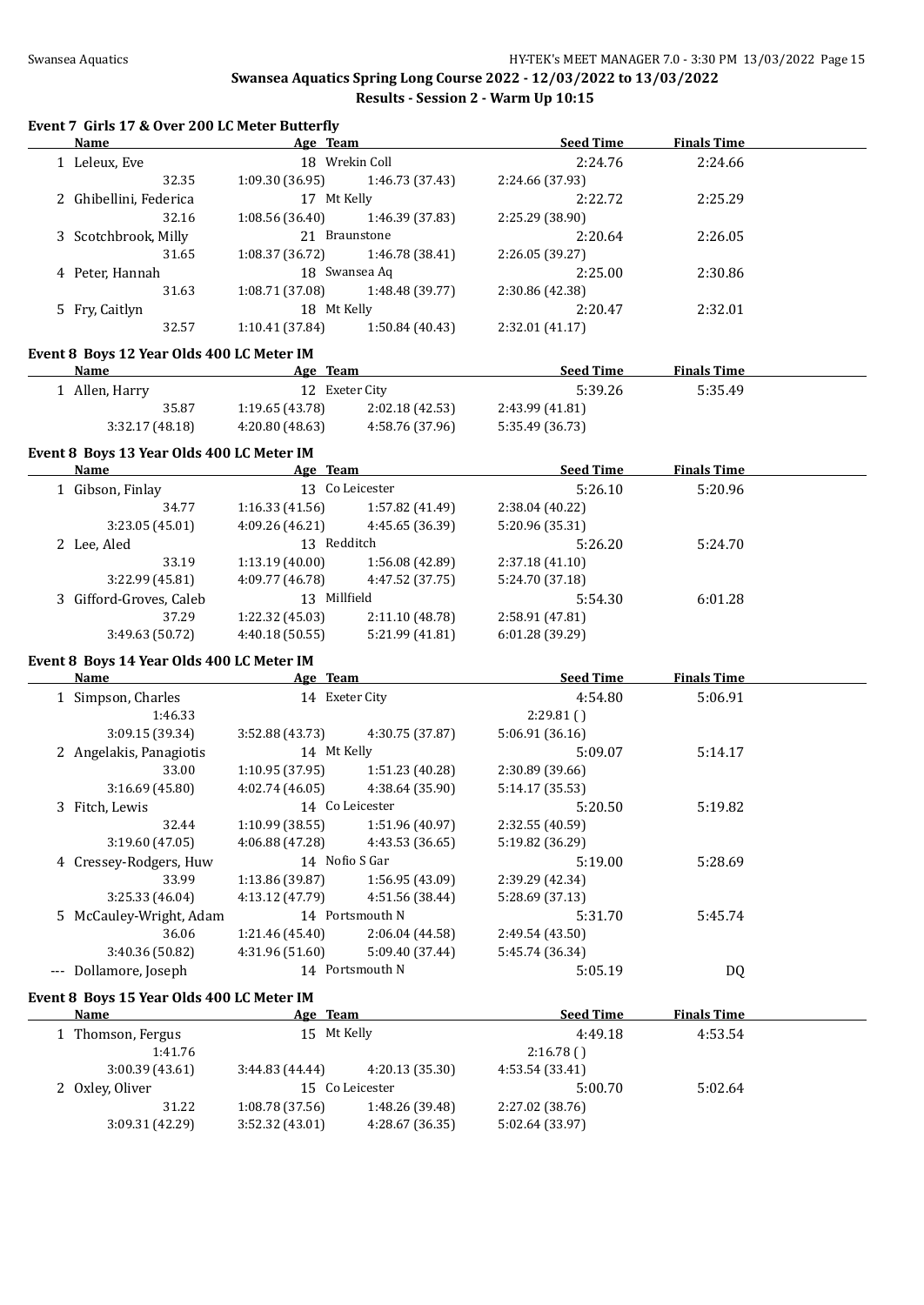#### **(Event 8 Boys 15 Year Olds 400 LC Meter IM) Name Age Team Seed Time Finals Time** 3 John, Finlay 15 Bridgend Cty 5:06.40 5:09.96 32.53 1:09.75 (37.22) 1:48.57 (38.82) 2:25.82 (37.25) 3:12.61 (46.79) 3:59.65 (47.04) 4:36.05 (36.40) 5:09.96 (33.91) 4 Mycock, Matthew 15 Exeter City 5:29.50 5:38.93 33.08 1:11.54 (38.46) 1:55.49 (43.95) 2:38.77 (43.28) 3:31.01 (52.24) 4:23.93 (52.92) 5:01.87 (37.94) 5:38.93 (37.06) --- Page, Paul 15 Co Leicester 5:07.10 DQ **Event 8 Boys 16 Year Olds 400 LC Meter IM Age Team Seed Time Finals Time** 1 Arioli, Luca 16 Mt Kelly 4:43.13 4:45.85 1:42.34 2:19.73 ( ) 3:00.65 (40.92) 3:41.94 (41.29) 4:14.01 (32.07) 4:45.85 (31.84) 2 Cummings-Candal, James 16 Portsmouth N 4:45.79 4:52.75 1:42.83 2:19.55 ( ) 3:01.33 (41.78) 3:45.39 (44.06) 4:19.89 (34.50) 4:52.75 (32.86) **Event 8 Boys 17 & Over 400 LC Meter IM Name Age Team Seed Time Finals Time** 1 Deffains, Thomas 18 Mt Kelly 4:37.67 4:51.19 1:44.50 2:22.88 ( ) 3:02.50 (39.62) 3:43.02 (40.52) 4:17.81 (34.79) 4:51.19 (33.38) 2 Holland, Benjamin 18 Mt Kelly 4:49.59 4:56.60 1:46.34 2:24.86 ( ) 3:05.91 (41.05) 3:48.33 (42.42) 4:23.29 (34.96) 4:56.60 (33.31) 3 Hargreaves, Matthew 18 Mt Kelly 4:47.79 5:11.30 1:44.44 2:24.26 ( ) 3:10.80 (46.54) 3:58.02 (47.22) 4:35.51 (37.49) 5:11.30 (35.79) **Event 9 Girls 11 Year Olds 50 LC Meter Freestyle Name Age Team Seed Time Finals Time** 1 Nichols, Grace 11 Pembs Cty 31.90 31.29 2 David, Ava 11 Swansea Aq 33.50 32.06 3 Marshall, Ffion 11 Co Cardiff 34.37 32.31 4 Hurley, Sienna-Grace 11 Neath 34.97 32.84 5 Griffiths, Cerys 11 Pembs Cty 36.00 32.95 6 Davidson, Abigail 11 Redditch 32.90 33.61 7 Galdes-Cutting, Daisy 11 Pembs Cty 37.20 34.21 8 Barratt, Sophia 11 Redditch 35.00 34.24 9 Evans, Gwennan 11 Co Newport 35.98 34.30 10 Lewis, Orla Rose 11 Co Cardiff 35.65 34.64 11 Arnold, Jessica **11 Swansea Aq 56.40** 36.40 34.66 12 Sellick, Tiah 11 Swansea Aq 35.50 34.89 13 George, Ellie 11 Rct Squad 35.83 35.12 14 Agoston, Alexia 11 Redditch 37.20 35.44 15 Fowler, Maisie 11 Rct Squad 38.11 35.89 16 Martin, Phoebe 26.40 2011 2012 11 Swansea Aq 35.99 36.40 17 Jones, Isabella 11 Bridgend Cty 37.60 36.96 **Event 9 Girls 12 Year Olds 50 LC Meter Freestyle Name Age Team Seed Time Finals Time** 1 Geach, Libbie 12 Swansea Aq 29.49 29.53 2 Dwyfor-Clark, Efa 12 Swim Gwynedd 30.64 30.76 3 James, Grace 12 Bridgend Cty 33.50 31.39 4 Davies, Brianna 12 Mt Kelly 31.97 31.52 5 Williams, Marys 12 Swansea Aq 32.02 31.83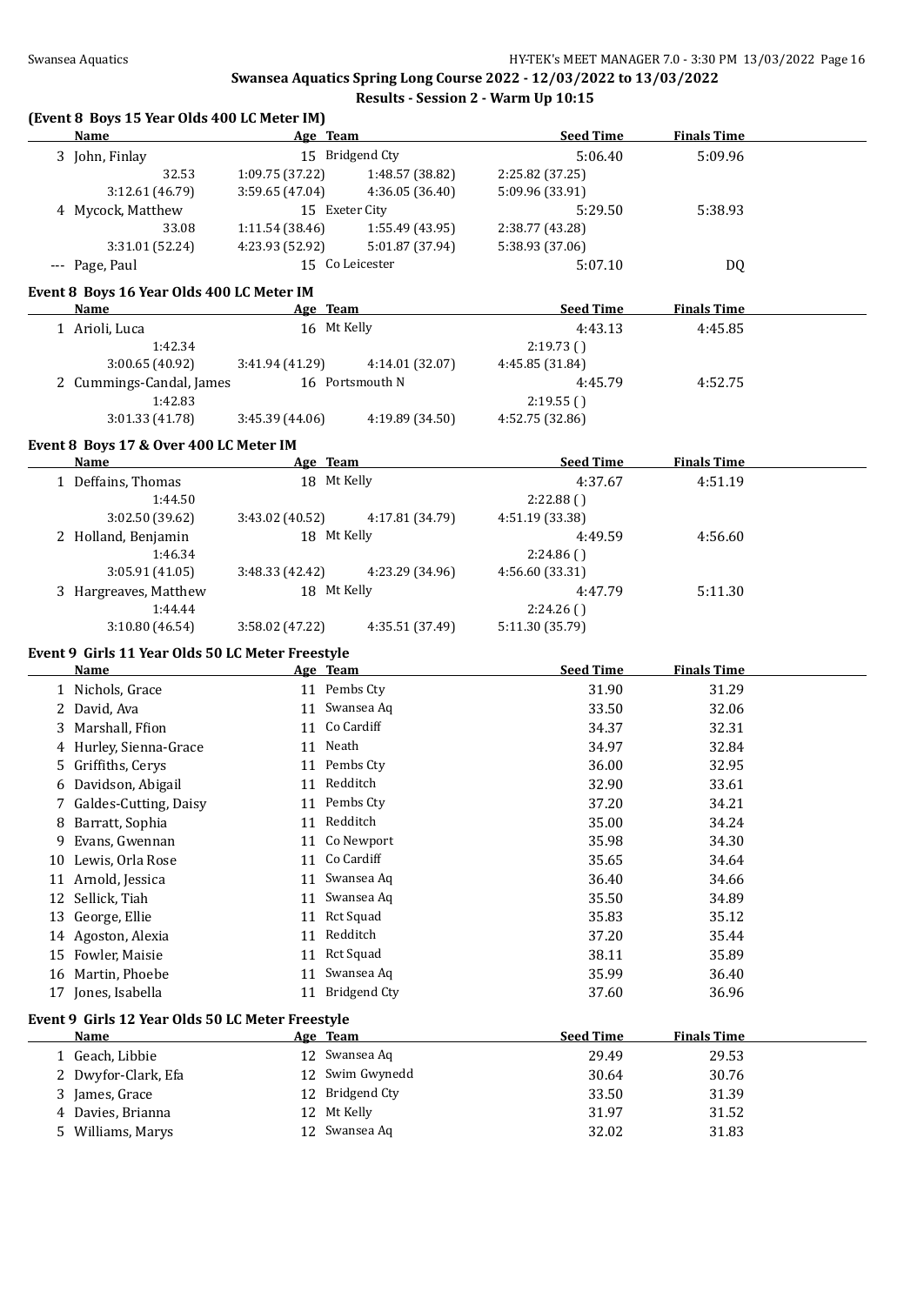# **Swansea Aquatics Spring Long Course 2022 - 12/03/2022 to 13/03/2022**

#### **Results - Session 2 - Warm Up 10:15**

### **(Event 9 Girls 12 Year Olds 50 LC Meter Freestyle)**

|    | Name                                             |    | Age Team            | <b>Seed Time</b> | <b>Finals Time</b> |
|----|--------------------------------------------------|----|---------------------|------------------|--------------------|
|    | 6 Hitchin, Millie                                |    | 12 Repton           | 32.24            | 32.33              |
| 7  | Black, Hollie                                    | 12 | Swansea Aq          | 33.76            | 32.61              |
| 8  | Smith, Summer                                    | 12 | <b>Rct Squad</b>    | 33.86            | 32.62              |
| 9  | Coffey, Cora-leigh                               | 12 | Swansea Aq          | 32.80            | 33.33              |
| 10 | Brady, Grace                                     | 12 | <b>Rct Squad</b>    | 34.86            | 33.66              |
|    | 11 Hill, Jessica                                 | 12 | <b>Exeter City</b>  | 32.52            | 33.97              |
|    | 12 Davies, Sian                                  | 12 | Mt Kelly            | 34.63            | 34.04              |
|    | 13 Ballard, Grace                                | 12 | Redditch            | 34.60            | 34.34              |
|    | 14 Davies, Ellen                                 | 12 | Chirk               | 33.90            | 34.35              |
|    |                                                  |    |                     |                  |                    |
|    | Event 9 Girls 13 Year Olds 50 LC Meter Freestyle |    |                     |                  |                    |
|    | <b>Name</b>                                      |    | Age Team            | <b>Seed Time</b> | <b>Finals Time</b> |
|    | 1 Gelev, Sofija                                  |    | 13 Exeter City      | 30.20            | 30.00              |
|    | 2 Evans, Sophie                                  | 13 | Nofio S Gar         | 30.10            | 30.10              |
|    | 3 Needs, Abigail                                 | 13 | <b>Exeter City</b>  | 29.63            | 30.16              |
|    | 4 Tucker, Holly                                  | 13 | Swansea Aq          | 30.33            | 30.28              |
| 5  | Barnett, Evie                                    | 13 | Exeter City         | 29.84            | 30.36              |
|    | 6 Lo, Alyssa                                     | 13 | Co Leicester        | 29.10            | 30.47              |
|    | 7 Powell, Ava                                    | 13 | Co Newport          | 30.42            | 30.56              |
| 8  | King, Marley                                     | 13 | Penyrheol           | 31.30            | 30.60              |
| 9. | Middleton, Flora                                 | 13 | Redditch            | 30.70            | 30.86              |
|    | 10 Aris, Charlotte                               | 13 | Portsmouth N        | 30.30            | 31.00              |
|    | 11 Kay, Isabelle                                 | 13 | Rct Squad           | 32.24            | 31.09              |
|    | 12 Gilderdale, Celyn                             | 13 | Pembs Cty           | 31.70            | 31.23              |
| 13 | Ingram, Olivia                                   | 13 | Co Cardiff          | 33.05            | 31.27              |
|    | 14 Woodward, Angharad                            | 13 | Neath               | 32.13            | 31.32              |
|    | 15 Gibson, Mari                                  | 13 | Co Cardiff          | 32.80            | 31.40              |
|    | 16 Knight, Cari                                  | 13 | Swansea Aq          | 31.27            | 31.53              |
| 17 | Thomas, Caitlin                                  | 13 | Swansea Aq          | 32.45            | 31.64              |
|    | 18 Carter, Ava                                   | 13 | C Dolphins          | 32.16            | 31.75              |
| 19 | Ley, Lucy                                        | 13 | Swansea Aq          | 33.90            | 31.82              |
|    | 20 Jones, Evie                                   | 13 | Merthyr Tydf        | 31.79            | 31.97              |
|    | 21 Miles, Megan                                  | 13 | Pembs Cty           | 33.51            | 32.04              |
|    | 22 Martin, Lara                                  | 13 | <b>Bridgend Cty</b> | 32.60            | 32.22              |
| 23 | Smith, Amelia                                    | 13 | Co Cardiff          | 31.88            | 32.49              |
|    | 24 Thomas, Medi                                  |    | 13 Swansea Aq       | 34.00            | 32.67              |
|    | 25 Thomas, Rhian                                 |    | 13 Pembs Cty        | 33.60            | 32.77              |
|    | 26 Banner, Aimee                                 |    | 13 Penyrheol        | 33.80            | 32.93              |
|    | Event 9 Girls 14 Year Olds 50 LC Meter Freestyle |    |                     |                  |                    |
|    | <u>Name</u>                                      |    | Age Team            | <b>Seed Time</b> | <b>Finals Time</b> |
|    | 1 Gwynne-Jones, Kaitlyn                          |    | 14 Nofio S Gar      | 27.56            | 27.97              |
|    | 2 Merchant, Anna-Rose                            |    | 14 Bridgend Cty     | 28.40            | 28.74              |
|    | 3 Evans, Lili                                    |    | 14 Co Newport       | 29.39            | 28.86              |
|    | 4 Grant, Lucy                                    |    | 14 Co Newport       | 29.39            | 29.42              |
| 5. | Day, Hannah                                      |    | 14 Portsmouth N     | 29.40            | 29.62              |
|    | 6 Humphreys, Ffion                               |    | 14 Swim Gwynedd     | 29.81            | 29.74              |
| 7  | Stockley, Esmee                                  |    | 14 Mt Kelly         | 29.24            | 29.89              |
| 8  | Evans, Mali                                      |    | 14 Swansea Aq       | 30.33            | 29.99              |
| 9  | Sivak, Maddy                                     |    | 14 Swansea Aq       | 29.80            | 30.12              |
|    | 10 O'Mahoney, Kaitlin                            |    | 14 Neath            | 30.47            | 30.24              |
|    | 11 Chamberlain, Breanna                          |    | 14 Mt Kelly         | 29.98            | 30.30              |
|    | 12 David, Isabelle                               |    | 14 Swansea Aq       | 30.80            | 30.72              |
| 13 | Smart, Charlotte                                 |    | 14 Swansea Aq       | 30.60            | 30.79              |
|    | 14 Williams, Hollie                              |    | 14 Nofio S Gar      | 31.01            | 30.88              |
|    | 15 McDonagh, Emily                               |    | 14 Bridgend Cty     | 30.54            | 31.06              |
|    |                                                  |    |                     |                  |                    |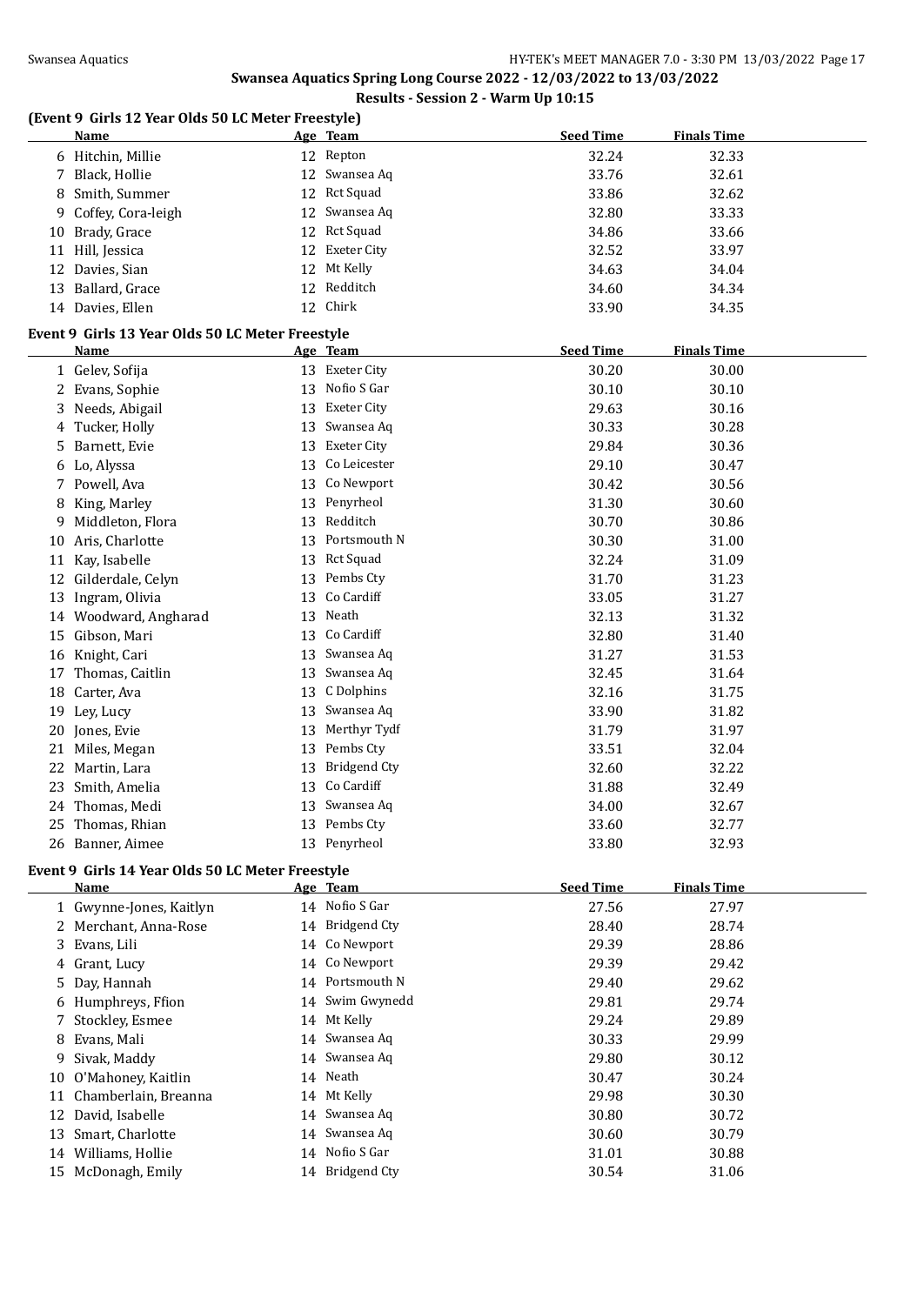# **(Event 9 Girls 14 Year Olds 50 LC Meter Freestyle)**

|    | <b>Name</b>                                      |    | Age Team            | <b>Seed Time</b> | <b>Finals Time</b> |
|----|--------------------------------------------------|----|---------------------|------------------|--------------------|
|    | 16 Crawley, Jessica                              |    | 14 Bridgend Cty     | 31.86            | 31.33              |
|    | 17 Thomas, Grace                                 |    | 14 Pembs Cty        | 31.20            | 31.47              |
|    | 18 Bissicks, Ella                                |    | 14 Swansea Aq       | 30.60            | 31.49              |
| 19 | Trahearn, Leah                                   |    | 14 Co Leicester     | 31.40            | 31.58              |
| 20 | Major, Lauren                                    |    | 14 Exeter City      | 31.80            | 31.66              |
|    | 21 Brown, Caitlin                                |    | 14 Nofio S Gar      | 32.17            | 31.81              |
|    | 22 Cull, Millie                                  |    | 14 Bridgend Cty     | 31.60            | 31.94              |
|    | 23 Mavrikakis, Abby                              |    | 14 Portsmouth N     | 30.70            | 32.12              |
|    | 24 Phillips, Ruby                                |    | 14 Co Cardiff       | 31.43            | 32.18              |
|    | 25 Worthington, Emma                             |    | 14 Chirk            | 32.70            | 32.46              |
|    | 26 Holmes, Emily                                 |    | 14 Redditch         | 32.40            | 33.18              |
|    |                                                  |    |                     |                  |                    |
|    | Event 9 Girls 15 Year Olds 50 LC Meter Freestyle |    |                     |                  |                    |
|    | <b>Name</b>                                      |    | Age Team            | <b>Seed Time</b> | <b>Finals Time</b> |
|    | 1 Boyle, Felicity                                |    | 15 Mt Kelly         | 27.60            | 28.17              |
|    | 2 Ward, Arabella                                 |    | 15 Mt Kelly         | 27.99            | 28.26              |
|    | 3 Patterson, Millie                              |    | 15 Swansea Aq       | 28.63            | 28.65              |
|    | 4 Keepings, Charlotte                            |    | 15 Co Newport       | 29.28            | 28.76              |
|    | 5 Dudley-Pun, Giada                              |    | 15 Mt Kelly         | 29.43            | 28.83              |
|    | 6 Travers-Griffin, Clia                          |    | 15 Exeter City      | 28.70            | 28.90              |
|    | 7 Willis, Hannah                                 |    | 15 Redditch         | 28.50            | 28.93              |
|    | 8 Adama, Iman                                    |    | 15 Mt Kelly         | 28.62            | 29.51              |
| 9  | Sari, Sara                                       | 15 | Exeter City         | 29.48            | 29.59              |
|    | 10 Lewis, Lowri                                  |    | 15 Neath            | 28.98            | 29.68              |
| 11 | Sherriff, Esme                                   |    | 15 Mt Kelly         | 29.39            | 29.91              |
| 12 | Likely, Amber                                    | 15 | Portsmouth N        | 29.92            | 30.04              |
|    | 13 Green, Ashleigh                               | 15 | Redditch            | 29.40            | 30.05              |
|    | 14 Ball, Alicia                                  | 15 | Co Leicester        | 30.37            | 30.10              |
|    | 15 Dixon, Millie                                 |    | 15 Mt Kelly         | 29.48            | 30.15              |
|    | 16 Sherlock, Katie                               | 15 | Mt Kelly            | 30.91            | 30.18              |
|    | 17 Turatto-Owen, Morgan                          |    | 15 Swansea Aq       | 30.61            | 30.26              |
| 18 | Sanghera, Amreen                                 |    | 15 Co Leicester     | 30.59            | 30.61              |
|    | 19 Russell, Annabel                              |    | 15 Co Leicester     | 30.39            | 30.96              |
| 20 | Thomas, Ffion                                    |    | 15 Neath            | 30.87            | 31.08              |
|    | 21 Robinson, Naomi                               |    | 15 Portsmouth N     | 30.60            | 31.17              |
|    | 22 Knowles, Amy                                  |    | 15 Pembs Cty        | 30.20            | 31.86              |
|    | 23 Goddard, Evie                                 |    | 15 Pembs Cty        | 30.80            | 32.17              |
|    | 24 Birkett, Amelie                               |    | 15 Co Leicester     | 30.90            | 32.26              |
|    |                                                  |    |                     |                  |                    |
|    | Event 9 Girls 16 Year Olds 50 LC Meter Freestyle |    |                     |                  |                    |
|    | <u>Name</u>                                      |    | Age Team            | <b>Seed Time</b> | <b>Finals Time</b> |
|    | 1 Ainsworth, Erlina                              |    | 16 Mt Kelly         | 28.14            | 27.68              |
|    | 2 Bowen, Leah                                    |    | 16 Mt Kelly         | 27.81            | 27.95              |
|    | 3 Skelt, Chloe                                   |    | 16 Mt Kelly         | 27.98            | 28.07              |
|    | 4 Rogers, Nemone                                 |    | 16 Mt Kelly         | 27.66            | 28.58              |
| 5  | Byrne, Shannon                                   |    | 16 Mt Kelly         | 28.02            | 28.69              |
|    | 6 Nash, Gabriella                                |    | 16 Portsmouth N     | 29.39            | 29.09              |
| 7  | Roe, Hermione                                    |    | 16 Mt Kelly         | 28.00            | 29.13              |
| 8  | Boyes, Amelia                                    |    | 16 Portsmouth N     | 28.01            | 29.22              |
|    | *9 Lewis, Caera                                  |    | 16 Pembs Cty        | 28.80            | 29.77              |
| *9 | Clapham, Rhiannon                                |    | 16 Pembs Cty        | 30.20            | 29.77              |
| 11 | Hayes, Alexandra                                 | 16 | Wyre Forest         | 29.80            | 30.10              |
| 12 | Marsh-Smith, Isabella                            | 16 | Swim Gwynedd        | 30.22            | 30.15              |
|    | 13 James, Ffion                                  | 16 | <b>Bridgend Cty</b> | 30.67            | 30.22              |
|    | 14 Knight, Ffion                                 |    | 16 Penyrheol        | 30.70            | 30.36              |
|    |                                                  |    |                     |                  |                    |

Wingfield-Dobbs, Freya 16 Co Leicester 30.20 30.50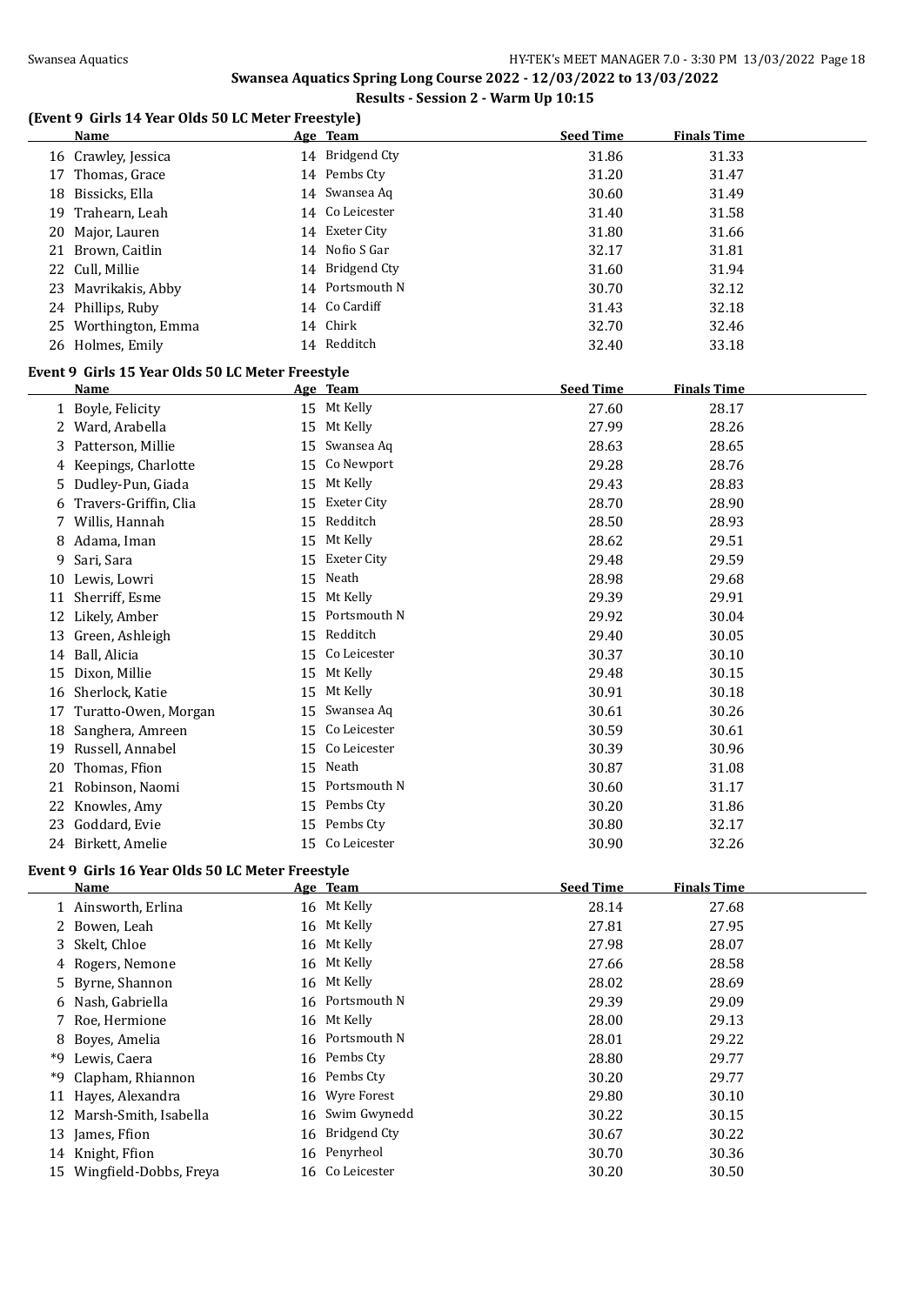# **(Event 9 Girls 16 Year Olds 50 LC Meter Freestyle)**

|    | and to real ones so be meter rreestyle)          |    |                                  | <b>Seed Time</b> | <b>Finals Time</b> |  |
|----|--------------------------------------------------|----|----------------------------------|------------------|--------------------|--|
|    | <u>Name</u>                                      |    | Age Team                         |                  |                    |  |
|    | 16 Hetherington, Verity                          |    | 16 Neath                         | 30.26            | 30.67              |  |
|    | 17 Jones, Cari                                   |    | 16 Welshpool                     | 30.59            | 30.86              |  |
|    | Event 9 Girls 17 & Over 50 LC Meter Freestyle    |    |                                  |                  |                    |  |
|    | Name                                             |    | Age Team                         | <b>Seed Time</b> | <b>Finals Time</b> |  |
|    | 1 Jones, Harriet                                 |    | 24 Co Cardiff                    | 26.10            | 26.15              |  |
|    | 2 Scotchbrook, Milly                             | 21 | <b>Braunstone</b>                | 27.87            | 27.21              |  |
| 3  | Allison, Megan                                   |    | 19 Swansea Uni                   | 26.80            | 27.48              |  |
|    | 4 Hall, Charlotte                                |    | 20 Swansea Aq                    | 27.55            | 27.53              |  |
| *5 | Mears-Bently, Emily                              | 17 | Co Leicester                     | 27.60            | 27.67              |  |
|    | *5 Humphrey, Olivia                              | 18 | Co Leicester                     | 28.14            | 27.67              |  |
| 7  | Klein, Josephine                                 |    | 17 Mt Kelly                      | 27.37            | 27.68              |  |
| 8  | Dickinson, Jessica                               | 17 | Swansea Aq                       | 27.20            | 27.71              |  |
|    | 9 Gilford, Maisie                                |    | 18 Mt Kelly                      | 26.75            | 27.82              |  |
|    | 10 Cambrook, Caitlin                             | 18 | Swansea Aq                       | 27.25            | 28.05              |  |
|    | 11 Forwood, Emily                                | 17 | Mt Kelly                         | 28.03            | 28.12              |  |
|    | 12 Blissett, Emily                               | 24 | Portsmouth N                     | 27.88            | 28.38              |  |
|    | 13 Lush, Emily                                   |    | 19 Swansea Aq                    | 27.57            | 28.41              |  |
|    | 14 Leleux, Eve                                   |    | 18 Wrekin Coll                   | 28.40            | 28.68              |  |
|    | 15 Marchant, Rhiannon                            |    | 17 Rct Squad                     | 28.26            | 28.81              |  |
|    | 16 Stokes, Aimee                                 | 17 | Swansea Aq                       | 28.00            | 28.87              |  |
|    | 17 Lewis, Rachael                                | 17 | Pembs Cty                        | 29.90            | 29.17              |  |
|    | 18 Carr, Georgia May                             | 18 | Loughboro Un                     | 27.51            | 29.18              |  |
|    | 19 Jones, Cadi                                   | 17 | Swim Gwynedd                     | 29.03            | 29.35              |  |
|    | 20 Kenny, Nevaeh                                 |    | 17 Mt Kelly                      | 29.10            | 29.43              |  |
|    | 21 Cranch, Molly                                 | 18 | Swansea Aq                       | 28.77            | 29.45              |  |
| 22 | Lloyd Lewis, Medi                                | 17 | Chirk                            | 29.50            | 29.48              |  |
|    | 23 Rowsell, Evelyn                               |    | 17 Portsmouth N                  | 29.30            | 29.59              |  |
|    | 24 Baillie-Hamilton, Alice                       |    | 17 Mt Kelly                      | 29.40            | 29.67              |  |
|    |                                                  |    | 17 Mt Kelly                      | 28.72            |                    |  |
| 25 | Jovanov, Mila                                    |    |                                  |                  | 29.89              |  |
|    | 26 Lloyd, Ruby                                   |    | 17 Swansea Aq<br>17 Portsmouth N | 29.30            | 30.12              |  |
| 27 | Ellis, Lucy                                      |    |                                  | 29.20            | 30.55              |  |
|    | 28 Goodliffe, Faith                              |    | 21 Swansea Aq                    | 29.10            | 30.78              |  |
|    | Event 9 Girls 50 LC Meter Freestyle Multi-Class  |    |                                  |                  |                    |  |
|    | Name                                             |    | Age Team                         | <b>Seed Time</b> | <b>Finals Time</b> |  |
|    | 1 Letton-Jones, Ela S13                          |    | 15 Swim Gwynedd                  | 37.25            | 37.23              |  |
|    | Event 10 Boys 11 Year Olds 50 LC Meter Butterfly |    |                                  |                  |                    |  |
|    | Name                                             |    | Age Team                         | <b>Seed Time</b> | <b>Finals Time</b> |  |
|    | 1 Major, Maximus                                 |    | 11 Co Newport                    | 34.62            | 34.21              |  |
|    | 2 Biddick, James                                 |    | 11 Exeter City                   | 34.45            | 34.77              |  |
|    | 3 Gwynfil, Solomon                               |    | 11 Co Cardiff                    | 36.60            | 35.67              |  |
|    | 4 Douglas, Lucas                                 |    | 11 Carmarthen                    | 38.80            | 36.24              |  |
|    | 5 Agoston, Joseph                                |    | 11 Redditch                      | 38.60            | 40.59              |  |
|    |                                                  |    |                                  |                  |                    |  |
|    | Event 10 Boys 12 Year Olds 50 LC Meter Butterfly |    |                                  |                  |                    |  |
|    | <b>Name</b>                                      |    | Age Team                         | <b>Seed Time</b> | <b>Finals Time</b> |  |
|    | 1 Thomas, Sion                                   |    | 12 Haverfordwes                  | 37.10            | 35.85              |  |
|    | Event 10 Boys 13 Year Olds 50 LC Meter Butterfly |    |                                  |                  |                    |  |
|    | <b>Name</b>                                      |    | Age Team                         | <b>Seed Time</b> | <b>Finals Time</b> |  |
|    | 1 Sellick, Fenn                                  |    | 13 Swansea Aq                    | 31.77            | 31.71              |  |
|    | 2 Davidson, Max                                  |    | 13 Redditch                      | 31.94            | 32.63              |  |
|    | 3 Ogden, Dylan                                   |    | 13 Redditch                      | 34.40            | 32.81              |  |
|    | 4 Rixon, Oliver                                  |    | 13 Co Newport                    | 33.97            | 33.24              |  |
|    | 5 Davies, Iwan                                   |    | 13 Co Cardiff                    | 33.28            | 33.54              |  |
|    |                                                  |    |                                  |                  |                    |  |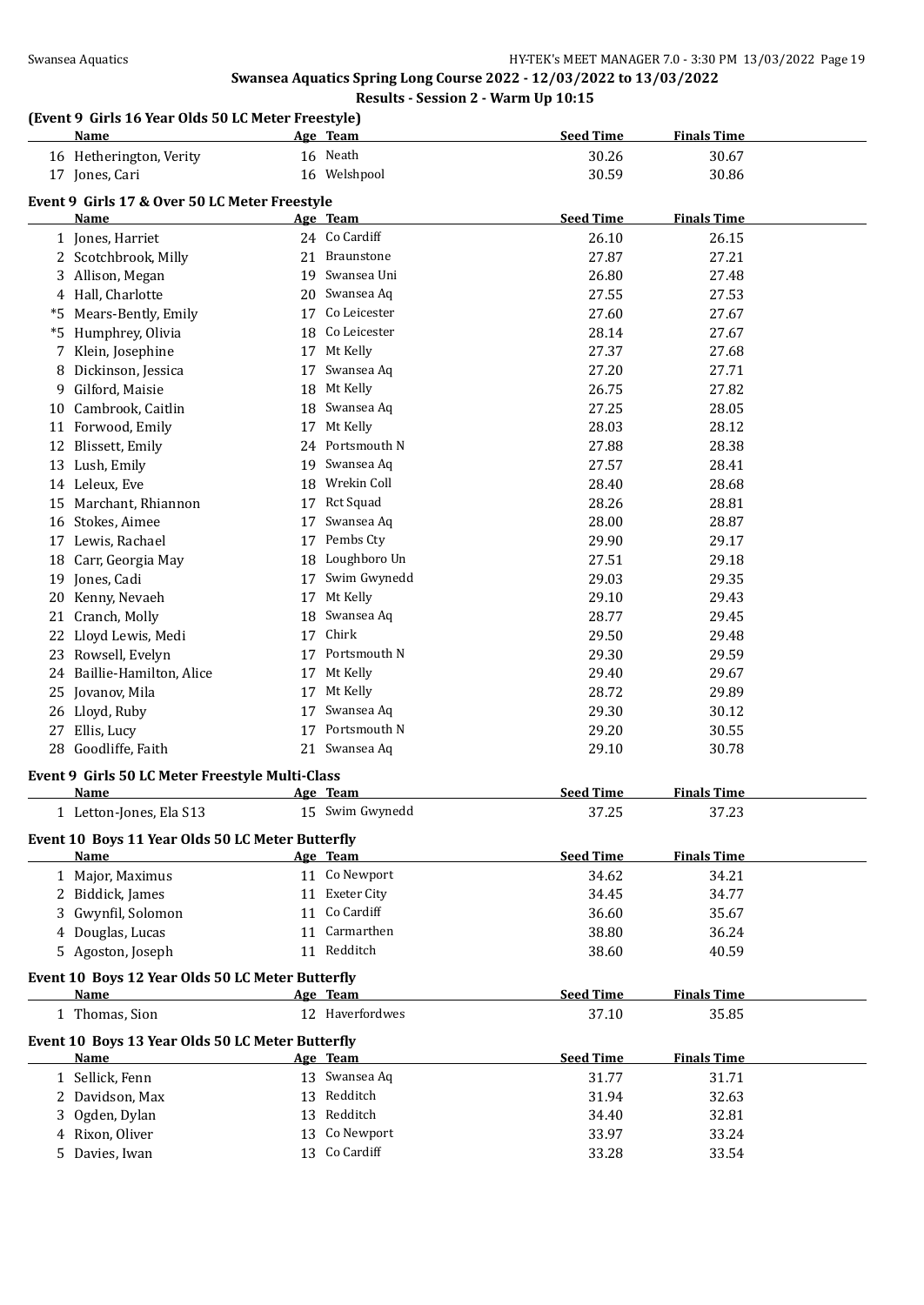|    | (Event 10 Boys 13 Year Olds 50 LC Meter Butterfly)<br>Name |    | Age Team                     | <b>Seed Time</b> | <b>Finals Time</b> |  |
|----|------------------------------------------------------------|----|------------------------------|------------------|--------------------|--|
|    | 6 Stokes, Toby                                             |    | 13 Redditch                  | 35.30            | 34.51              |  |
|    | 7 Dossett, Samson                                          |    | 13 Rct Squad                 | 34.92            | 35.26              |  |
|    |                                                            |    |                              |                  |                    |  |
|    | Event 10 Boys 14 Year Olds 50 LC Meter Butterfly<br>Name   |    | Age Team                     | <b>Seed Time</b> | <b>Finals Time</b> |  |
|    |                                                            |    | 14 Redditch                  | 28.00            | 28.16              |  |
|    | 1 Perry, Riley<br>2 Parrott, Thomas                        |    | 14 Mt Kelly                  | 29.45            | 28.52              |  |
|    | Mills, Harvey                                              |    | 14 Co Manch Aq               | 30.00            | 28.65              |  |
| 3  |                                                            |    | 14 Co Leicester              | 29.50            | 28.75              |  |
| 4  | Boyd, Lewis                                                |    | 14 Mt Kelly                  |                  | 29.50              |  |
| 5  | Blazej, Ivan                                               |    | 14 Exeter City               | 28.87            |                    |  |
| 6  | Tyers, Ethan                                               |    | 14 Pembs Cty                 | 29.50            | 29.56              |  |
|    | Montgomery, Samuel                                         |    |                              | 30.63            | 30.72              |  |
| 8  | Gillett, Oliver                                            |    | 14 Swansea Aq                | 31.59            | 31.24              |  |
| 9  | Ford, Ethan                                                |    | 14 Co Leicester              | 31.83            | 31.59              |  |
| 10 | Montague, Mason                                            |    | 14 Pembs Cty                 | 31.80            | 32.25              |  |
|    | 11 Cressey-Rodgers, Huw                                    |    | 14 Nofio S Gar               | 32.10            | 32.40              |  |
|    | 12 Elliott, Theo                                           |    | 14 Exeter City               | 31.80            | 32.89              |  |
|    | Event 10 Boys 15 Year Olds 50 LC Meter Butterfly           |    |                              |                  |                    |  |
|    | Name                                                       |    | Age Team                     | <b>Seed Time</b> | <b>Finals Time</b> |  |
|    | 1 Wells, Oliver                                            |    | 15 C Dolphins                | 28.43            | 28.05              |  |
|    | 2 Davies, Evan                                             |    | 15 Co Newport                | 28.00            | 28.37              |  |
|    | 3 Williams, Cai                                            |    | 15 Bridgend Cty              | 29.90            | 29.54              |  |
|    | 4 Cotterell, Lewis                                         |    | 15 Co Leicester              | 28.99            | 29.55              |  |
|    | 5 James, Charlie                                           |    | 15 Co Leicester              | 29.50            | 29.65              |  |
|    | 6 Johnstone, Daniel                                        |    | 15 Nofio S Gar               | 30.21            | 29.90              |  |
|    | 7 Page, Paul                                               |    | 15 Co Leicester              | 30.50            | 29.97              |  |
|    |                                                            |    |                              |                  |                    |  |
|    | Event 10 Boys 16 Year Olds 50 LC Meter Butterfly<br>Name   |    | Age Team                     | <b>Seed Time</b> | <b>Finals Time</b> |  |
|    | 1 Mason, Alex                                              |    | 16 Mt Kelly                  | 26.80            | 26.55              |  |
|    |                                                            |    | 16 Bridgend Cty              | 27.20            | 26.73              |  |
|    | 2 James, Tristyn<br>3 Reeve, Dylan                         |    | 16 Mt Kelly                  |                  | 26.87              |  |
|    |                                                            |    | 16 Mt Kelly                  | 26.26            |                    |  |
| 4  | Tunstall, Luke                                             |    |                              | 27.75            | 27.40              |  |
| 5  | Spencer, Thomas                                            |    | 16 Portsmouth N              | 27.09            | 27.47              |  |
| 6  | Edwards, Owain                                             |    | 16 Mt Kelly                  | 27.18            | 27.63              |  |
|    | 7 Thomas, Rhys                                             |    | 16 Swansea Aq                | 28.70            | 27.73              |  |
|    | 8 Major, Sebastian                                         |    | 16 Co Newport                | 27.36            | 27.83              |  |
|    | 9 Yang, Yekai                                              |    | 16 Mt Kelly                  | 28.33            | 27.92              |  |
|    | 10 Winter, Logan                                           |    | 16 Portsmouth N              | 27.60            | 28.28              |  |
|    | 11 Burkett, Maximus                                        |    | 16 Swansea Aq                | 28.70            | 28.97              |  |
|    | 12 Fowler, Joseph                                          |    | 16 Rct Squad                 | 28.79            | 29.05              |  |
| 13 | Lunn, Chase                                                | 16 | Portsmouth N                 | 29.35            | 29.90              |  |
|    | 14 Sullens, Zack                                           | 16 | Exeter City                  | 29.69            | 29.91              |  |
|    | 15 Hedge, Thomas                                           |    | 16 Swansea Aq                | 29.05            | 30.00              |  |
|    | 16 Poynter, Harry                                          |    | 16 Portsmouth N              | 30.30            | 30.74              |  |
|    |                                                            |    |                              | 30.20            | 31.03              |  |
|    | 17 Gubb, Harvey                                            |    | 16 Neath                     |                  |                    |  |
|    |                                                            |    |                              |                  |                    |  |
|    | Event 10 Boys 17 & Over 50 LC Meter Butterfly              |    |                              |                  |                    |  |
|    | <b>Name</b>                                                |    | Age Team                     | <b>Seed Time</b> | <b>Finals Time</b> |  |
|    | 1 Fraser, Lewis                                            |    | 21 Swansea Uni               | 23.96            | 24.15              |  |
|    | 2 Edwards, Rhys                                            |    | 19 Swansea Uni               | 24.97            | 25.72              |  |
| 3  | Robinson, Harry                                            |    | 17 Mt Kelly                  | 25.75            | 25.89              |  |
| 4  | Gallagher, Dylan                                           |    | 18 Swansea Aq                | 26.31            | 25.94              |  |
| *5 | Crew, Sam                                                  | 20 | Swansea Aq                   | 25.76            | 26.04              |  |
| *5 | Therapontos, Giorgos<br>7 White, Alec                      | 19 | Swansea Aq<br>20 Swansea Uni | 25.11<br>25.47   | 26.04<br>26.29     |  |